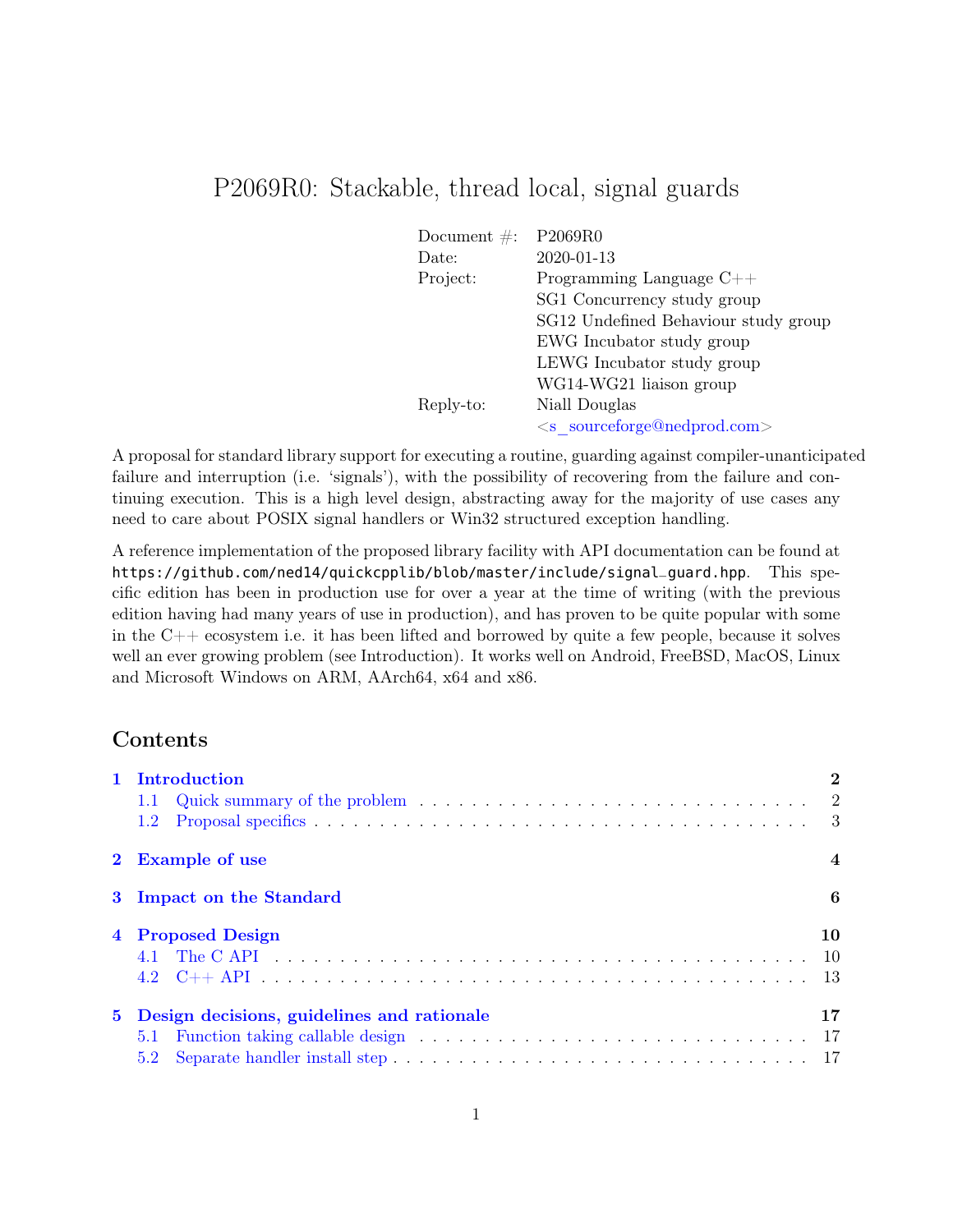|  | 5.3 Enabling global signal delivery expansion of the set of the set of the set of the set of the set of the set of the set of the set of the set of the set of the set of the set of the set of the set of the set of the set |    |
|--|-------------------------------------------------------------------------------------------------------------------------------------------------------------------------------------------------------------------------------|----|
|  |                                                                                                                                                                                                                               |    |
|  |                                                                                                                                                                                                                               |    |
|  | <b>6</b> Frequently Asked Questions                                                                                                                                                                                           | 20 |
|  |                                                                                                                                                                                                                               |    |
|  | 6.2 What is the interaction with the existing library facility <csignal>? 21</csignal>                                                                                                                                        |    |
|  | 7 Acknowledgements                                                                                                                                                                                                            | 21 |
|  | 8 References                                                                                                                                                                                                                  | 22 |

### <span id="page-1-0"></span>1 Introduction

There are three forms of failure handling currently supported in the  $C_{++}$  standard:

- 1. Anticipated expected failure, which are usually handled with error codes/enums e.g. std:: error\_code. This has the compiler emit code directly into the hot path to handle the failure.
- 2. Anticipated unexpected failure, which are usually handled with throws of C++ exceptions. This has the compiler emit failure handling into cold path tables, which are traversed by a runtime routine in the assumed unlikely event of a C++ exception being thrown.
- 3. Unanticipated unexpected failure, where the compiler has quite literally not generated the code to handle such a failure. This presents a unique problem of how to recover from such failure, as the state of parts of the program may be unknowable.

C++ has made much progress on the first two forms of failure handling since its inception in the 1980s. However with respect to the third form, despite multiple unsuccessful attempts by many eminent individuals at big changes, and many successful small improvements tinkering around the edges, in today's  $C_{++}$  standard we are not particularly dissimilar to where we were in the 4th edition of original Unix in 1973 i.e. exactly as we were when  $C_{++}$  was first begun.

It is long overdue that the C and  $C_{++}$  standards modernise their support for handling of the third form of failure of compiler-unanticipated interruption, better known as signals. This paper proposes a modernisation which from consultation with the various stakeholders involved, this author believes will satisfy C, C++, POSIX and the other major programming languages.

#### <span id="page-1-1"></span>1.1 Quick summary of the problem

What was sufficient in the 1970s falls down in many ways in the 2020s. To quickly recap the current situation of why we need to modernise this situation for  $C_{++}$  23:

1. Installing signal handlers on POSIX today is highly prone to surprise because they are global, neither thread aware nor thread safe, and it is impossible for library code to safely modify global signal handlers when it has no idea what other libraries, other kernel threads, or the application, might have done, or currently be doing, to the global signal handlers.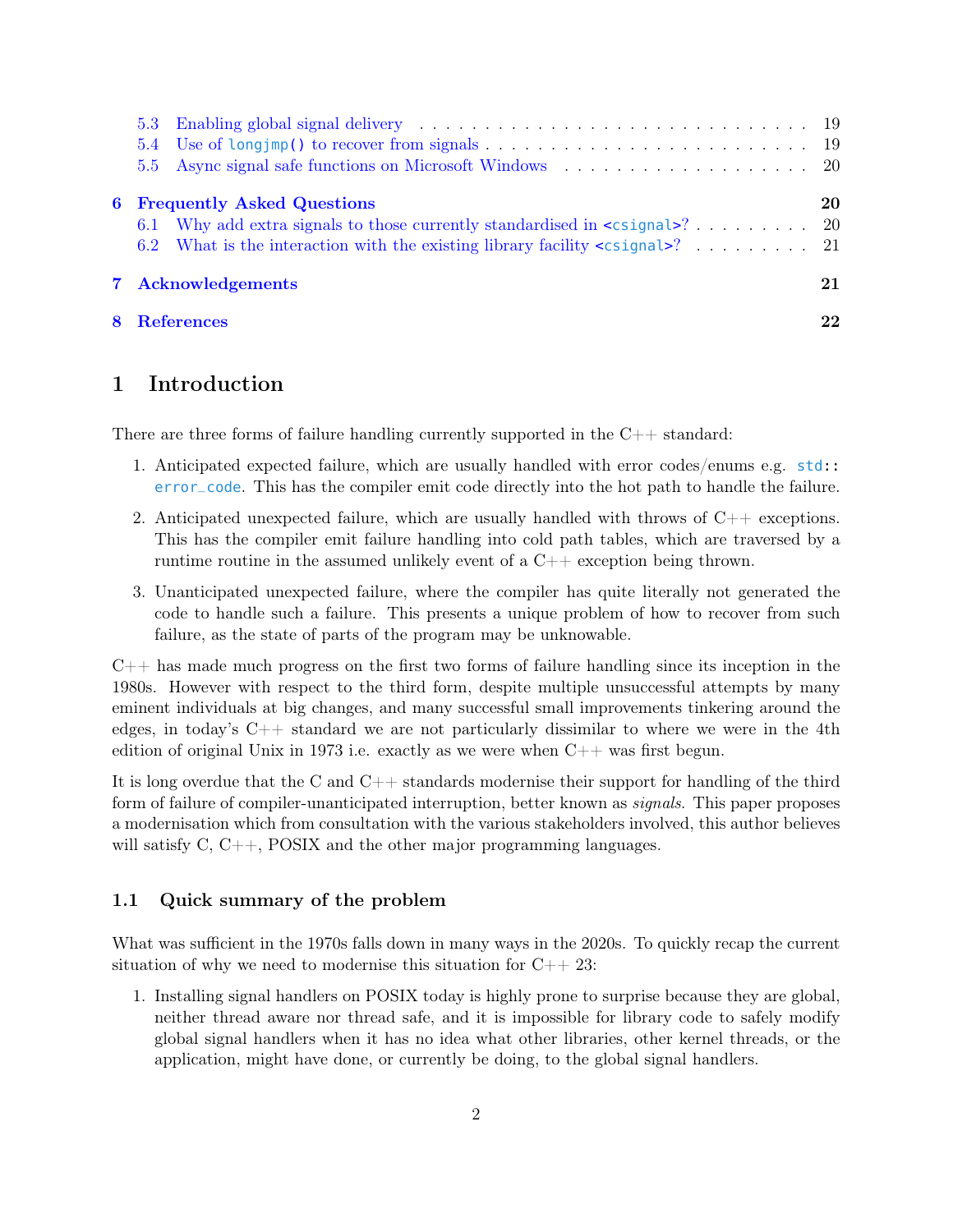- 2. Because POSIX is so awful on signals, all other platforms have much saner, proprietary, alternatives, and there is no portable API which works equally everywhere.
- 3. Even though memory mapped  $i/\sigma$  is not currently supported by standard  $C_{++}$ , if WG21 chooses one day to adopt map\_handle from [\[P1031\]](#page-21-1) Low level file  $i/o$  (or any other similar proposal), then reading and writing mapped memory may report 'disk full' via raising an unanticipated interruption. We could do with a mechanism for trapping these very recoverable unanticipated failures, and usefully handle such failure.
- 4. If WG21 chooses to adopt the 'default fail fast' OOM model as proposed by [\[P0709\]](#page-21-2) Zerooverhead deterministic exceptions, this would cause code which works with STL containers configured with the default allocator to become not stack unwindable when OOM by the container's default allocator occurs. Some mechanism of recovering from non-stack-unwindable OOM would therefore be very useful.
- 5. Testing whether your code correctly terminates the process via std::terminate() or abort () under various conditions in unit test code is currently a lot of hassle, which is why most codebases don't bother doing this sort of testing. Making this sort of testing convenient would be helpful.
- 6. The subset of  $C_{++}$  valid to call after a longjmp() called by a signal handler is currently very limited: only reads of writes to variables of type volatile std::sig\_atomic\_t written before the signal occurred is well defined  $C_{++}$ . This paper seeks to substantially expand that subset of well defined  $C++$  after a signal is handled.

#### <span id="page-2-0"></span>1.2 Proposal specifics

This paper proposes a standard library function for calling a guarded routine in which unanticipated interruption may occur. It is a function named  $signal$ , and it works on by setting up guards for the signal mask supplied for the current kernel thread, storing a resumption point using setjmp(), executing the guarded code section, and if that experiences an unanticipated failure a longjmp() is performed from the signal handler to the resumption point, where an optional cleanup routine may be invoked, followed by exiting the signal\_guard() function normally. One thus guards the guarded routine from unanticipated interruption, allowing one to recover and carry on efficiently, and without conflicting with other kernel threads, or third party library code.

This design assumes that calling longjmp() from within a signal handler is legal. This is required to be the case on POSIX, but may not be the case on other platforms. See later in this paper for a discussion.

One may specify which unanticipated interruptions ought to be guarded for the guarded routine:

- Process abort.
- Undefined memory access.
- Illegal instruction.
- Process interruption.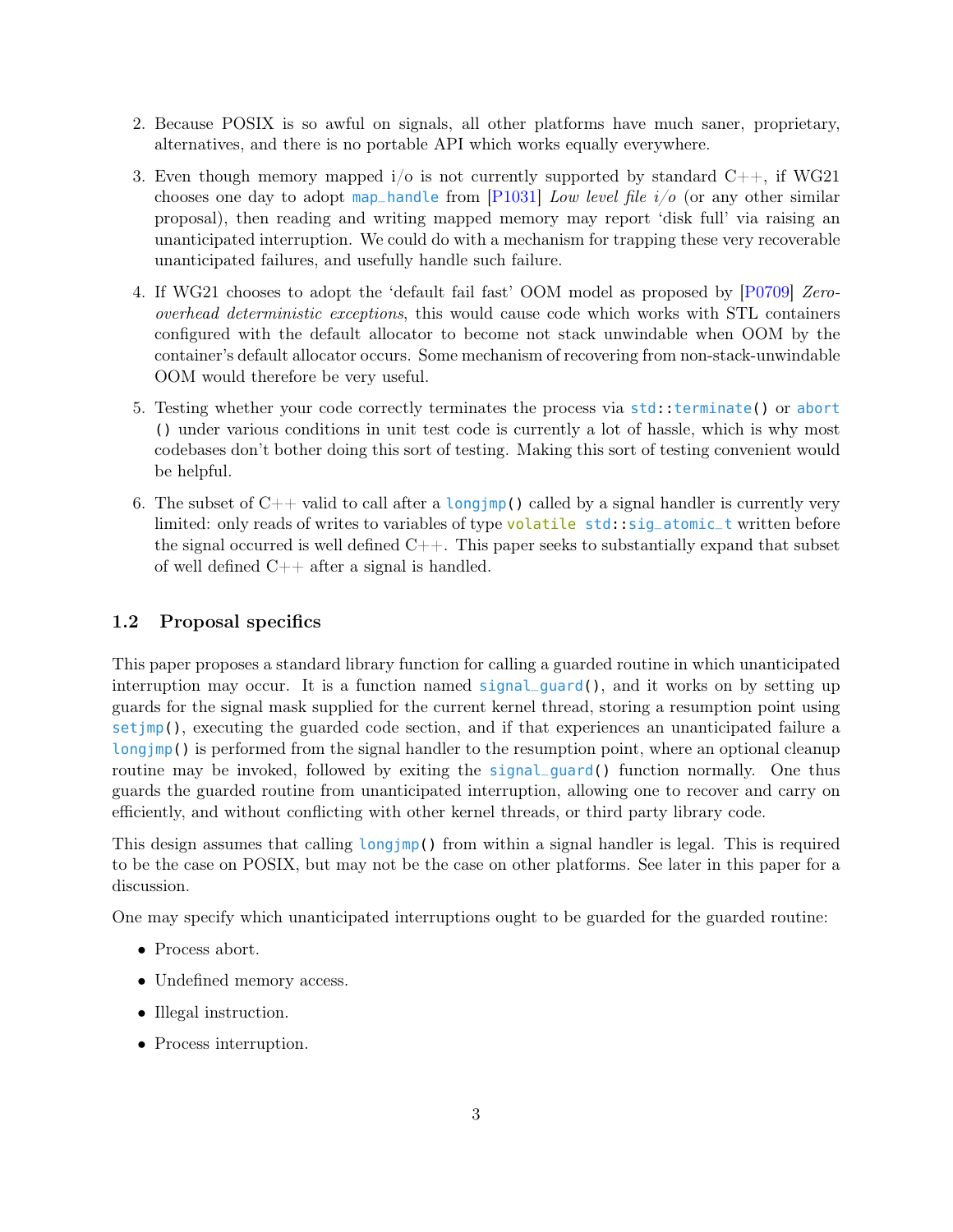- Broken pipe.
- Segmentation fault.
- Floating point error.
- $C++$  out of memory (instead of throwing  $std$ : bad\_alloc).
- $C++$  termination (somebody has called  $std:$ : terminate()).

This is a subset of what could be available, and WG21 may wish to standardise all of what POSIX provides (see later). However, the semantics of the less common options vary somewhat more in non-POSIX implementations. The list above was chosen precisely because of the common semantics between the major hosted implementations.

One can configure a callable to be called at the exact moment when the interruption occurs, insitu. This callable may be able to recover the problem, and resume execution from the point of interruption by returning true. Alternatively, by returning false, it will cause execution to longjmp() to just before the guarded routine was entered, and to call the previously described cleanup handler.

It is possible to nest guarded sections within other guarded sections for the current kernel thread arbitrarily, and without restriction of depth.

It is possible to thread safely install global handlers with well defined interactions with thread locally installed handlers, and which are fine with dynamic libraries being loaded and unloaded during which they install and uninstall library-specific handlers.

Finally, all this comes with both a C and  $C_{++}$  API, because POSIX and WG14 are very interested in standardising these facilities for all C and POSIX, as everybody recognises that the current situation is non ideal.

In case the above feature set looks familiar to Microsoft Windows programmers, this proposal is actually standardising a subset of Win32 structured exception handling. Indeed, on Microsoft Windows, the reference implementation is trivial, because Windows already implements almost everything for you. I have already run this proposed design past the relevant folk within Microsoft's Visual  $C++$  and kernel teams, and apart from concern about calling longjmp() from within a Win32 exception handler (see later), they have no objection to this proposal in principle for implementation on Microsoft Windows.

### <span id="page-3-0"></span>2 Example of use

The following is taken from the [\[P1031\]](#page-21-1) Low level file  $i/\sigma$  reference implementation of proposed map\_handle::write(), which is working code in production use right now. I have decluttered and reformatted it a little, and added explanatory comments, otherwise it is identical.

 $1 / *$  This function implements synchronous gather write for map\_handle,

<sup>2</sup> which is an i/o handle working upon memory mapped storage.

<sup>3</sup> Implementation is easy, simply memcpy() each buffer in the gather

<sup>4</sup> buffer list into the mapped memory. However, if the disk runs out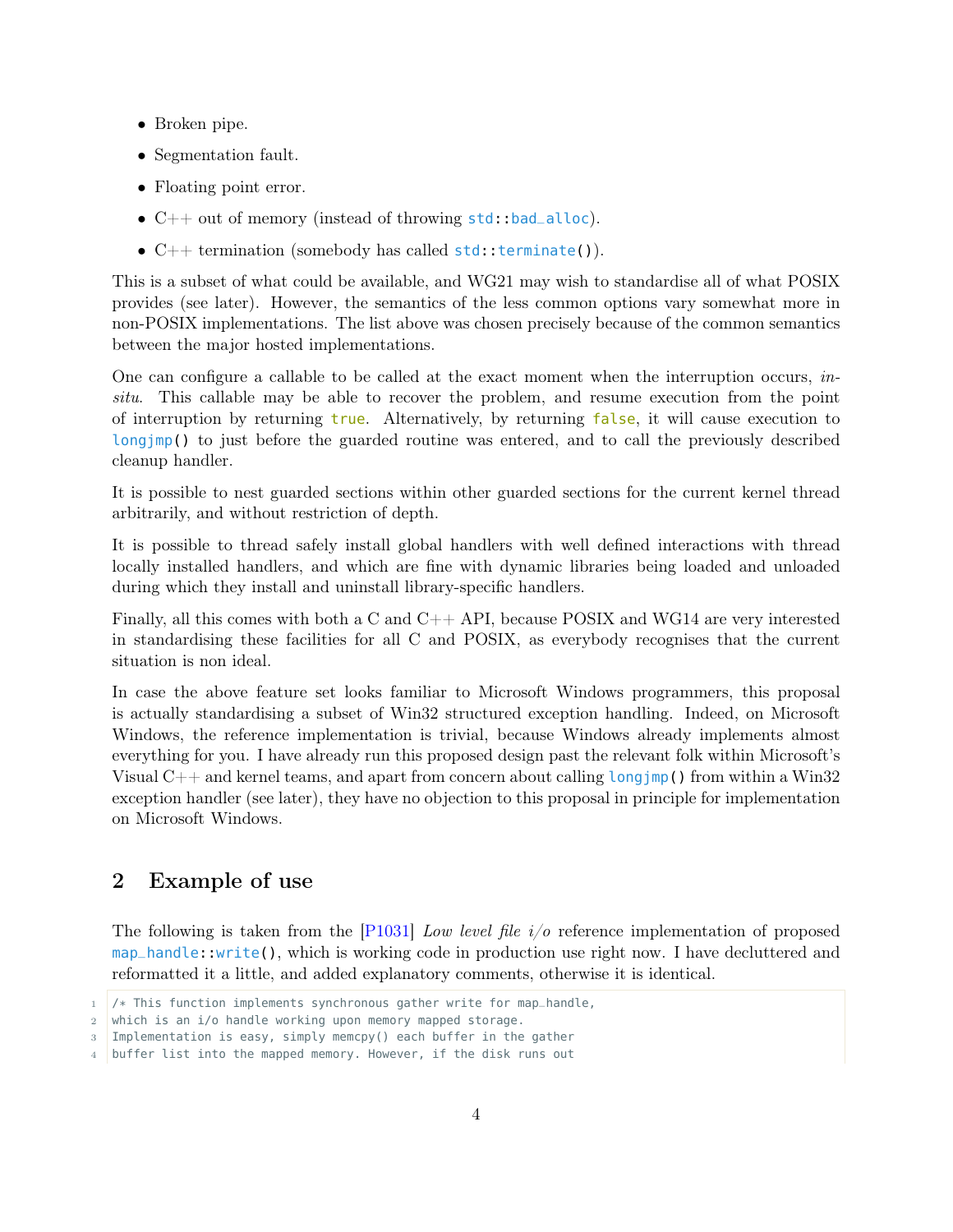```
5 of free space, a SIGBUS or equivalent shall be raised. We want to
6 trap that, and return it as an errc::no_space_on_device instead.
7 */8 map_handle::io_result<map_handle::const_buffers_type>
9 map_handle::write(io_request<const_buffers_type> reqs, deadline /*d*/) noexcept
10 \mid \{11 // const_buffers_type is a span<const_buffer_type>
12 // const_buffer_type is a span<const byte>
13 // io_request<T> supplies a const_buffers_type list of buffers to
14 // gather write, and an offset within the file at which to write them
15
16 // Where in memory we shall be writing to (addr is base of the map)
17 byte *addr = =addr + reqs.offset;
18
19 // Clamp the gather write to the end of the map (length is length of the map)
20 size_type togo = reqs.offset < _length ? static_cast<size_type>(_length - reqs.offset) : 0;
21
22 /* This signal_guard() function overload takes a bitfield of what
23 to guard against, a callable to be guarded, and a callable to be
24 called if the guarded callable is aborted. It returns whatever
25 the guarded callable, or the cleanup callable, returns, which in
26 this case is false for success, and true for failure.
27 */
28 if(signal_guard(signalc_set::undefined_memory_access,
29 [&] // The quarded section of code
30 {
31 for(size_t i = 0; i < reqs.buffers.size(); i++)
32 \left\{33 const_buffer_type &req = reqs.buffers[i];
34
35 // If this gather buffer's size exceeds that of
36 // the bytes before end of map, truncate the
37 // buffers returned to those actually written.
38 if(req.size() > togo)
39 \left\{40 memcpy(addr, req.data(), togo);
41 // We wrote togo bytes, not req.size() bytes
r = \{addr, toq0\};43 // Truncate gather list to buffers written
44 reqs. buffers = {reqs. buffers data(), i + 1};
45 // Return success
46 return false;
47 }
48 memcpy(addr, req.data(), req.size());
49 // Return where the buffer was written to
50 req = {addr, req.size()};
51 // Ensure changes to the updated buffer is visible after signal
52 mem_flush_stores(&req, sizeof(req));
53 addr += req.size();
54 togo -= req.size();
55 }
56 // Return success
57 return false;
\frac{58}{3} },
59 [&](const raised_signal_info *info) // the cleanup handler
60 {
```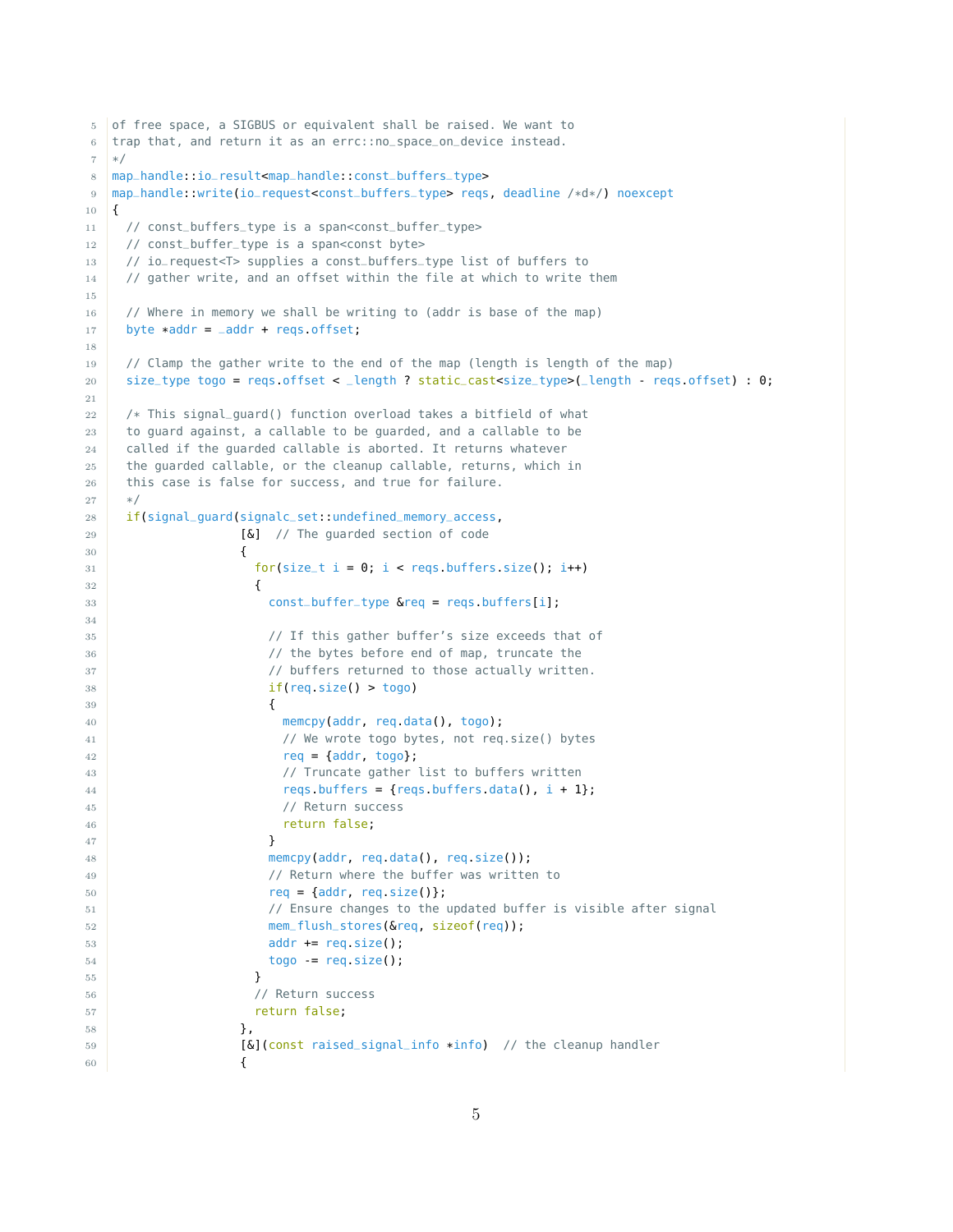```
61 // Retrieve the memory location associated with the failure
62 auto *causingaddr = (byte *) info->addr;
63
64 // This could be a undefined memory access not involving
65 // this map at all, if so, re-raise it.
66 if(causingaddr < _addr || causingaddr >= (_addr + _reservation))
67 \left\{68 // Not caused by this map, so re-raise it on this thread
69 thrd_raise_signal(info->signo, info->raw_info, info->raw_context);
70
71 // POSIX permit signal handlers to return, also the
72 // handler may be set to SIG_IGN, so if undefined
73 // memory access was not handled, abort.
74 abort();
75 }
76
77 // The guarded routine failed due to undefined memory
78 // access, so return true to cause no_space_on_device
79 // to be returned by the write() function.
80 return true:
81 }))
82 {
83 // If true was returned, we failed due to no space on device
84 return errc:: no_space_on_device;
85 }
86 / // Otherwise return buffers successfully written
87 return reqs.buffers;
88 }
```
### <span id="page-5-0"></span>3 Impact on the Standard

There are three major areas in which this proposal would impact the  $C_{++}$  standard.

Currently, the standard requires that no code which could execute non-trivial destructors be present in the guarded section of code: longjmp() is permitted over automatic duration  $C++$  objects if, and only if [csetjmp.syn]:

A setjmp/longjmp call pair has undefined behavior if replacing the setjmp and longjmp by catch and throw would invoke any non-trivial destructors for any automatic objects.

This restriction would be preserved if this proposal is adopted.

As unanticipated interruptions may occur at any time, one must only call async signal safe POSIX functions within guarded code, if one is on POSIX. POSIX.2017 requires the following functions to be async signal safe<sup>[1](#page-5-1)</sup>:

<span id="page-5-1"></span><sup>&</sup>lt;sup>1</sup>[https://pubs.opengroup.org/onlinepubs/9699919799/functions/V2\\_chap02.html](https://pubs.opengroup.org/onlinepubs/9699919799/functions/V2_chap02.html)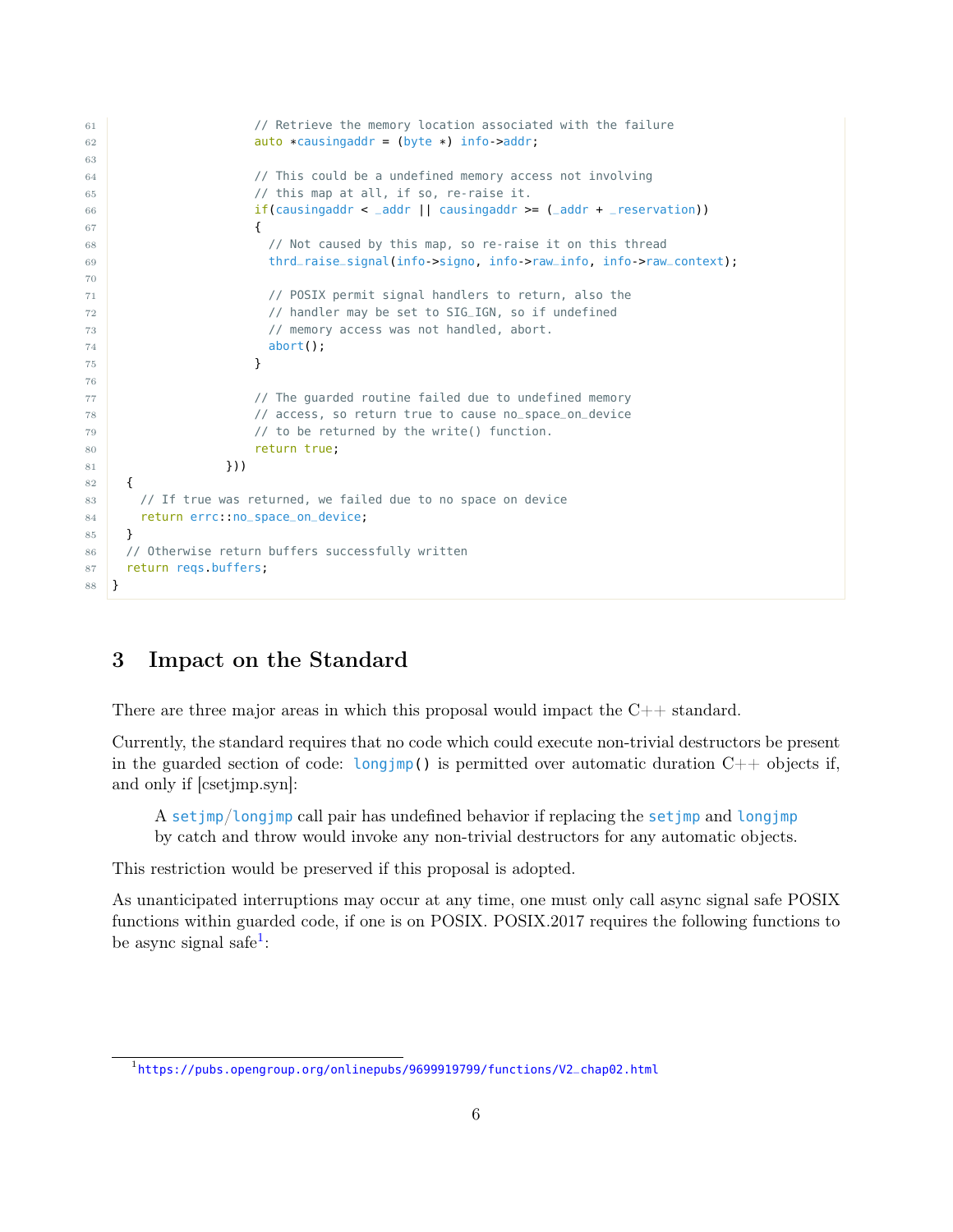• posix\_trace\_event()

• pselect() • pthread\_kill() • pthread\_self() • pthread\_sigmask()

• raise() • read() • readlink()

- 
- geteuid()
- 
- 
- 
- 
- 
- 
- 
- 
- 
- 
- 
- 
- 
- 
- 
- 
- getegid()
- 
- 
- 
- ftruncate() • futimens()
- 
- fsync()
- fstatat()
- fstat()
- $\bullet$  fork()
- 
- $\bullet$  ffs()
- fexecve()
- fdatasync()
- fcntl()
- fchownat()
- 
- fchown()
- fchmodat()
- 
- fchmod()
- fchdir()
- faccessat()
- execve()
- execv()
- execle()
- execl()
- $\bullet$  dup2()
- $\bullet$  dup()
- creat()
- 
- connect()
- close()
- clock\_gettime()
- $\bullet$  chown()
- chmod()
- 
- $\bullet$  chdir()
- cfsetospeed()
- cfsetispeed()
- cfgetospeed()
- cfgetispeed()
- $\bullet$  bind()
- 
- alarm()
- aio\_suspend()
- 
- 
- 
- aio\_return()
- 
- aio\_error()
- 
- accept() • access()

 $\bullet$  \_Exit()  $\bullet$   $\_exit()$ • abort()

• getgid() • getgroups() • getpeername() • getpgrp() • getpid() • getppid() • getsockname() • getsockopt() • getuid() • htonl() • htons() • kill()  $\bullet$  link() • linkat() • listen() • longjmp() • lseek() • lstat() • memccpy() • memchr() • memcmp() • memcpy() • memmove() • memset() • mkdir() • mkdirat() • mkfifo() • mkfifoat() • mknod() • mknodat() • ntohl() • ntohs() • open() • openat() • pause() • pipe() • poll()

• readlinkat() • recv() • recvfrom() • recvmsq() • rename() • renameat() • rmdir() • select() • sem\_post() • send() • sendmsg() • sendto() • setgid() • setpgid() • setsid() • setsockopt() • setuid() • shutdown() • sigaction() • sigaddset() • sigdelset() • sigemptyset() • sigfillset() • sigismember() • siglongjmp() • signal() • sigpause() • sigpending() • sigprocmask() • sigqueue() • sigset() • sigsuspend() • sleep() • sockatmark() • socket() • socketpair() • stat() • stpcpy() • stpncpy() • strcat() • strchr() • strcmp() • strcpy() • strcspn() • strlen()

• strncat() • strncmp() • strncpy() • strnlen() • strpbrk() • strrchr() • strspn() • strstr() • strtok\_r() • symlink() • symlinkat() • tcdrain() • tcflow() • tcflush() • tcgetattr() • tcgetpgrp() • tcsendbreak() • tcsetattr() • tcsetpgrp()  $\bullet$  time()

• timer\_getoverrun() • timer\_gettime() • timer\_settime() • times() • umask() • uname() • unlink() • unlinkat() • utime() • utimensat() • utimes() • wait() • waitpid() • wcpcpy() • wcpncpy() • wcscat() • wcschr() • wcscmp() • wcscpy() • wcscspn() • wcslen() • wcsncat() • wcsncmp() • wcsncpy() • wcsnlen()

- 
- 
- 
- 
- 
- 
- 
- 
- 
- 
- 
- 
- 
- 
- 
- 
- 
- 
- 
- 
- 
-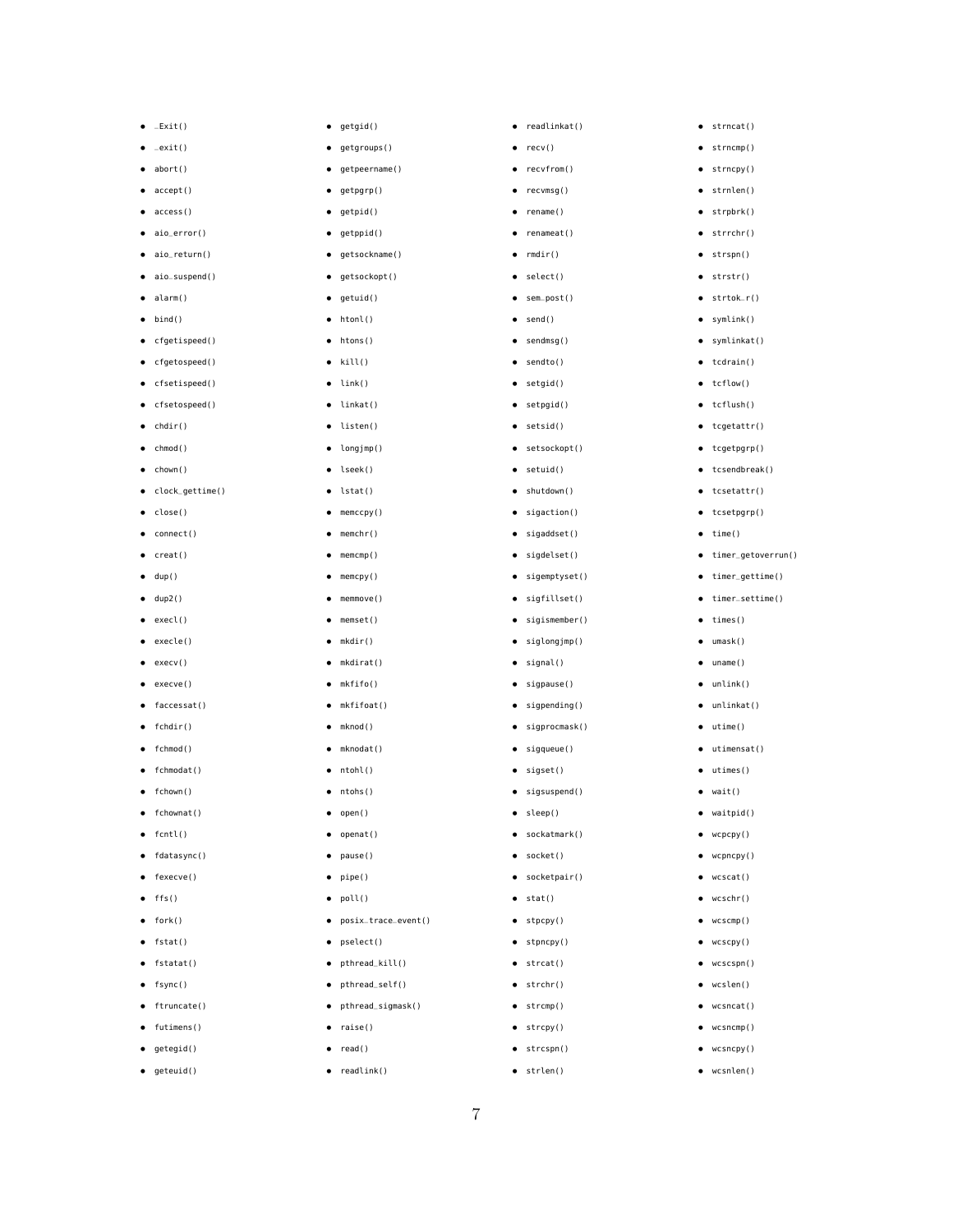| $\bullet$ wcspbrk() | wcsstr()        | wmemcmp()  | wmemset()         |
|---------------------|-----------------|------------|-------------------|
| $\bullet$ wcsrchr() | wcstok()        | wmemcpy()  |                   |
| $\bullet$ wcsspn()  | $w$ memchr $()$ | wmemmove() | $\bullet$ write() |

If this proposal is adopted, every relevant standard library function would need to specify in its normative wording whether it guarantees async signal safety. This would need to be done carefully, as when one is not on POSIX, then different lists of permitted versus non-permitted system calls exist, depending on the system in question. For example, on Microsoft Windows, many of the Win32 APIs which appear equivalent to POSIX ones in the list above are NOT async signal safe because they call malloc() e.g. CreateFile(). If the impact of this on the standard is too great to be feasible, an excellent intermediate stage is for every library function in the standard library to indicate in its normative wording if it must not cause dynamic memory allocation (which must include any userspace component of any system library APIs called) – as potential dynamic memory allocation equals lack of async signal safety.

The last major impact on the standard is that we would need to greatly expand on what state can be written by a guarded section, and what kinds of state can be legally read from after a signal has been recovered from. In the current standard, the only legal kinds of state read are writes to variables of type volatile std::sig\_atomic\_t, which is very limiting. You may have noticed the use of a function mem\_flush\_stores() in the guarded section above. This function comes from WG14 N2436 Memory region stores flush and reloads force, which proposes these functions:

```
1 enum memory_flush
2 \mid \{3 memory_flush_none, //!< No main memory flushing.
4
5 memory_flush_retain, //!< Flush modified cache line in CPU out to main
6 //!!< memory, but retain as unmodified in cache.
7
8 memory_flush_evict //!< Flush modified cache line in CPU out to main
9 //!< memory, and evict completely from all caches.
10 };
11
12 /*! \brief Ensures that reload elimination does not happen for a region of
13 memory, optionally synchronising the region with main memory.
14
15 \return The kind of memory flush actually used.
16 \param data The beginning of the byte array to ensure loads from.
17 \param bytes The number of bytes to ensure loads from.
18 \param kind Whether to ensure loads from the region are from main memory.
19 \param order The atomic reordering constraints to apply to this operation.
20
21 \note 'memory_flush_retain' has no effect for reloads from main memory,
22 it is the same as doing nothing. Only 'memory_flush_evict' evicts all the
23 cache lines for the region of memory, thus ensuring that subsequent loads
24 are from main memory. Note that if the cache line being reloaded is modified,
25 it will be flushed to main memory before being reloaded, thus destroying
26 any modified data there. You should therefore ensure that concurrent
27 actors never modify main memory with modified cache lines in your CPU.
28 */
29 memory_flush mem_force_reload_explicit(volatile char *data,
30 size_t bytes,
```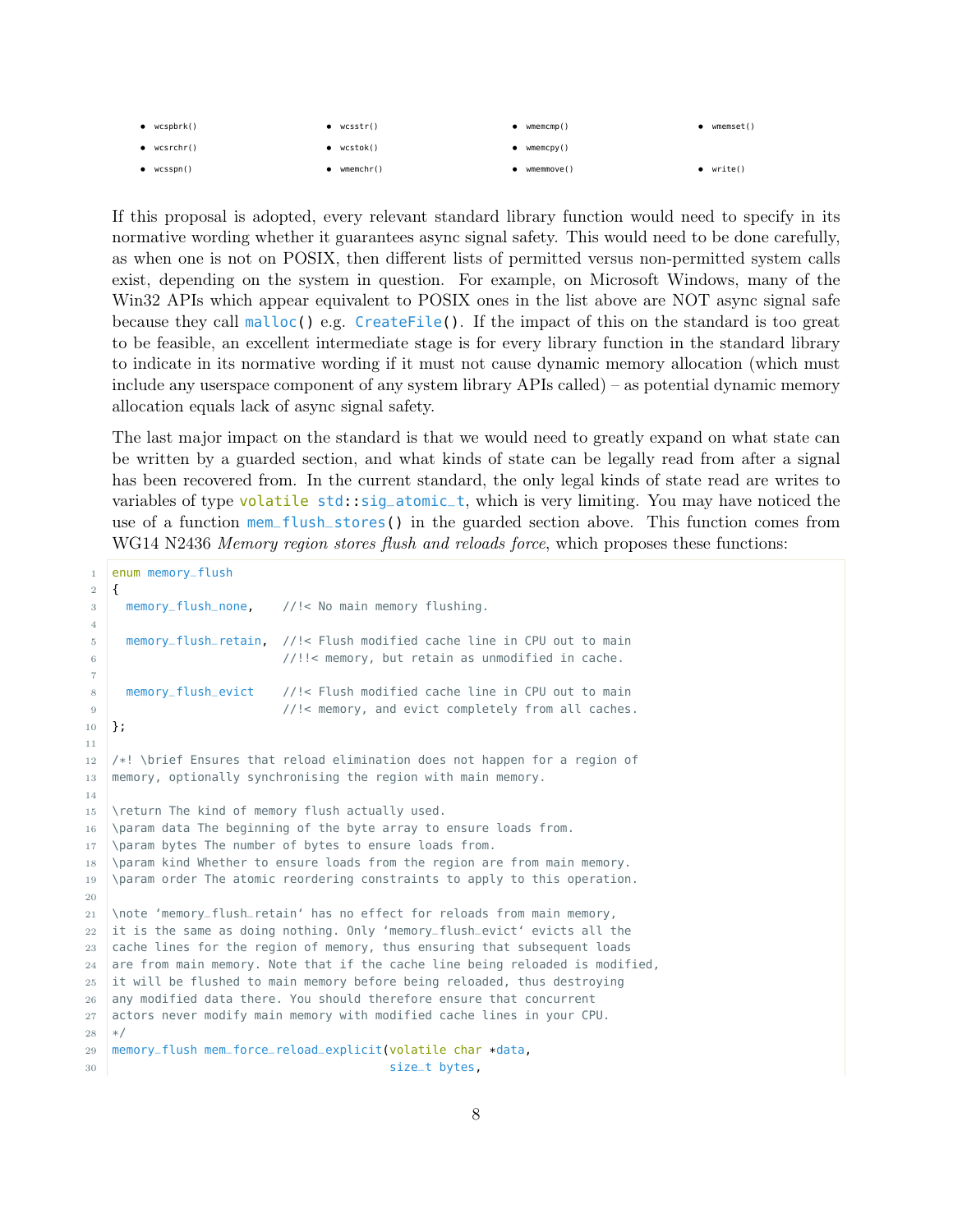```
31 memory_flush kind,
32 memory_order order);
33
34 /*! \brief The same as 'mem_force_reload_explicit()', but with
35 'kind' set to 'memory_flush_none', and 'order' set to 'memory_order_acquire'.
36 This does not reload loads from main memory, and prevents reads and writes
37 to this region subsequent to this operation being reordered to before this
38 operation.
39 */
40 memory_flush mem_force_reload(volatile char *data,
41 size_t bytes);
42
43 /*! \brief Ensures that dead store elimination does not happen for a region of
44 memory, optionally synchronising the region with main memory.
45
46 \return The kind of memory flush actually used.
47 \param data The beginning of the byte array to ensure stores to.
48 \param bytes The number of bytes to ensure stores to.
49 \param kind Whether to wait until all stores to the region reach main memory.
50 \param order The atomic reordering constraints to apply to this operation.
51
52 \warning On older Intel CPUs, due to lack of hardware support, we always execute
53 'memory_flush_evict' even if asked for 'memory_flush_retain'. This can produce
54 some very poor performance. Check the value returned to see what kind of flush
55 was actually performed.
56 */
57 memory_flush mem_flush_stores_explicit(volatile const char *data,
58 size_t bytes,
59 memory_flush kind,
60 memory_order order);
61
62 /*! \brief The same as 'mem_flush_stores_explicit()', but with
63 'kind' set to 'memory_flush_none', and 'order' set to 'memory_order_release'.
64 This does not flush stores to main memory, and prevents reads and writes to
65 this region preceding this operation being reordered to after this operation.
66 */
67 memory_flush mem_flush_stores(volatile const char *data,
68 size_t bytes);
```
mem\_flush\_stores() is basically a fsync() for your compiler (and optionally for your CPU as well). It tells the compiler to immediately flush any stores to the region of bytes specified, and not reorder the stores to elsewhere, or perform dead store elimination.

This operation is very useful for signal guarded sections, because we can make it well defined in the standard to read from variables whose representation bytes had mem\_flush\_stores() called upon them, if no further writes between the flush operation and when the unanticipated interruption occurred. This makes practical the scope of code which you can write in a guarded signal section, and which is well defined if a signal is raised.

N2436 had a weak straw poll in favour at the Ithaca WG14 meeting. The concern was not flaws in the proposal, but rather than the proposal was too small to be worth the committee time on standardisation. WG14 asked for a proposed normative wording for N2436, which I have yet to draft (I felt this paper was more important to help WG14 understand a major use case for N2436).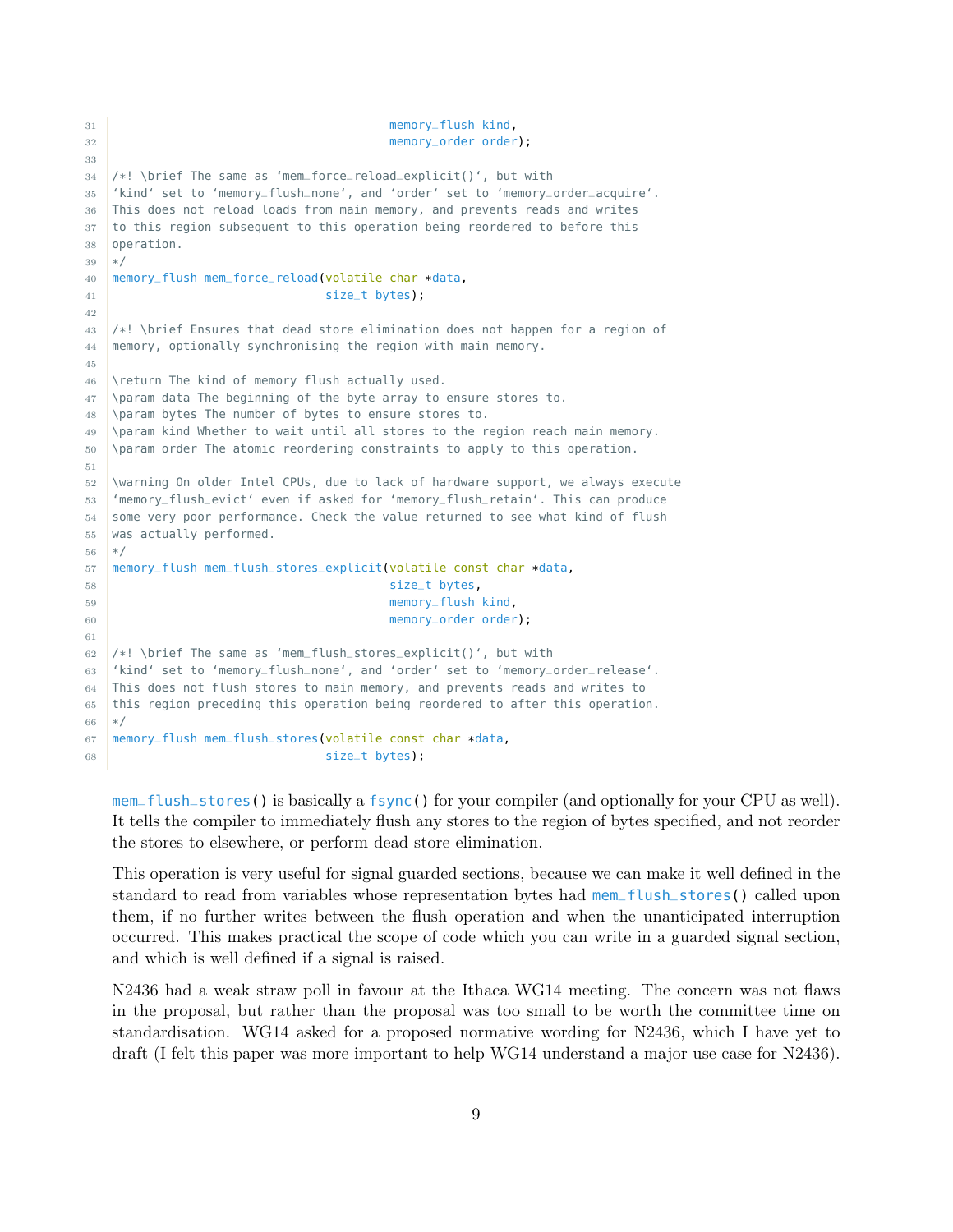## <span id="page-9-0"></span>4 Proposed Design

### <span id="page-9-1"></span>4.1 The C API

Note that this is  $C2x$ -targeted, so things like native bool types, nullptr and static\_assert are now valid C code.

```
1 #if defined(__cplusplus)
2 extern "C"
3 \mid \{4 #endif
5
6 /*! \union raised_signal_info_value
7 \brief User defined value.
8 */
9 union raised_signal_info_value {
10 int int_value;
11 void *ptr_value;
12 #if defined(__cplusplus)
13 raised_signal_info_value() = default;
14 raised_signal_info_value(int v)
15 : int_value(v)
16 {
17 }
18 raised_signal_info_value(void *v)
19 : ptr_value(v)
20 {
21 }
22 #endif
23 };
24 #if defined(__cplusplus)
25 static_assert(std::is_trivial<raised_signal_info_value>::value, "raised_signal_info_value is not
         trivial!");
26 static_assert(std::is_trivially_copyable<raised_signal_info_value>::value, "raised_signal_info_value
          is not trivially copyable!");
27 static_assert(std::is_standard_layout<raised_signal_info_value>::value, "raised_signal_info_value
         does not have standard layout!");
28 #endif
29
30 //! Typedef to a system specific error code type
31 #ifdef _WIN32
32 typedef long raised_signal_error_code_t; // NTSTATUS
33 #else
34 typedef int raised_signal_error_code_t; // errno
35 #endif
36
37 /*! \struct raised_signal_info
38 \brief A platform independent subset of 'siginfo_t'.
39 \times /40 struct raised_signal_info
41 {
42 jmp_buf buf; //!< setjmp() buffer written on entry to guarded section
43 int signo; //!< The signal raised
44
45 //! The system specific error code for this signal, the 'si_errno' code (POSIX)
```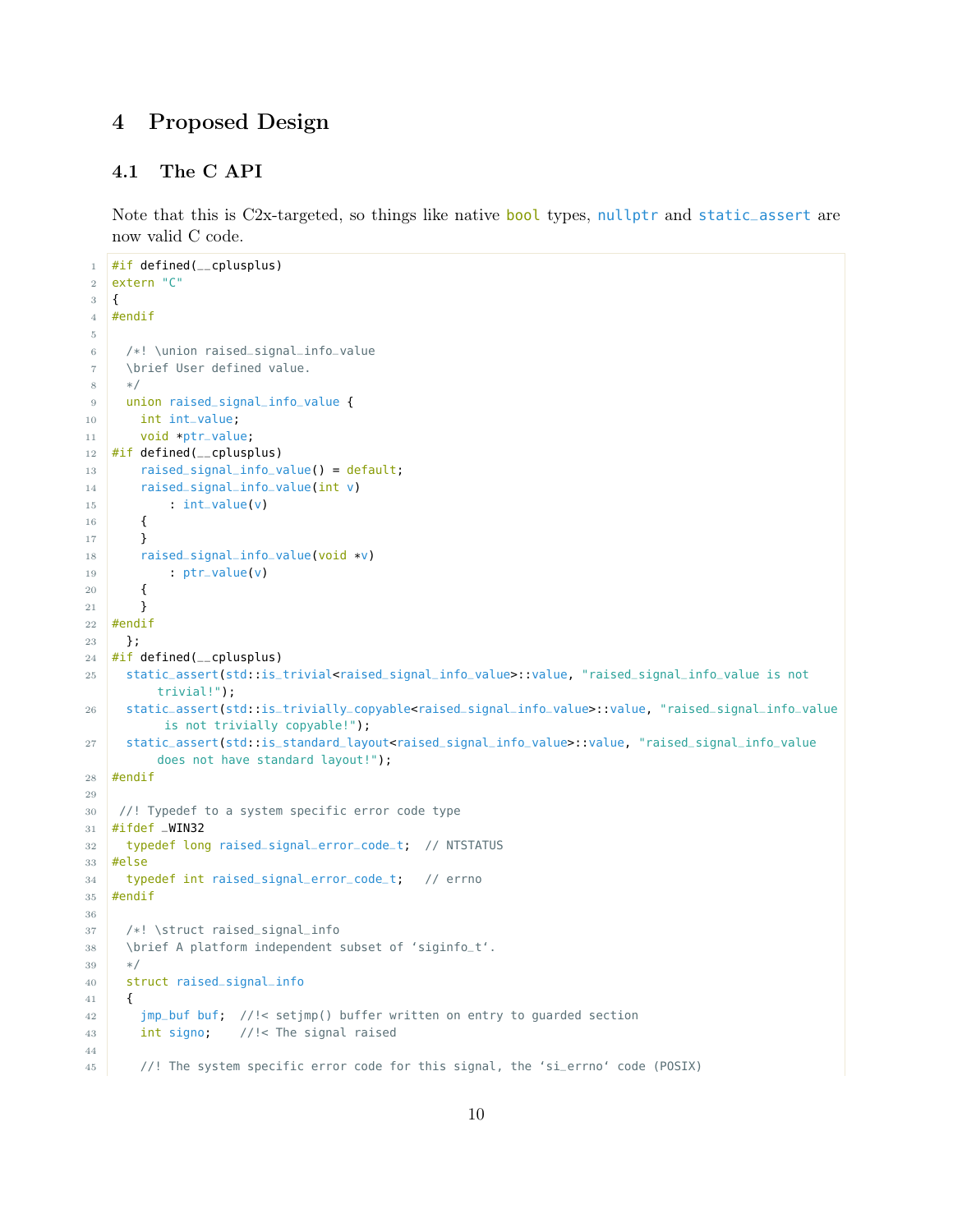```
46 //! or 'NTSTATUS' code (Windows)
47 | raised_signal_error_code_t error_code;
48 void *addr; \frac{1}{48} void *addr; example the set of the set of the set of the set of the set of the set of the set of the set of the set of the set of the set of the set of the set of the set of the set of the set of 
49 union raised_signal_info_value value; //!< A user-defined value
50
51 //! The OS specific 'siginfo_t *' (POSIX) or 'PEXCEPTION_RECORD' (Windows)
52 void *raw_info;
53 //! The OS specific 'ucontext_t *' (POSIX) or 'PCONTEXT' (Windows)
54 void *raw_context;
55 };
56
57 //! \brief The type of the guarded function.
58 typedef union raised_signal_info_value (*thrd_signal_guard_guarded_t)(union raised_signal_info_value
         );
59
60 //! \brief The type of the function called to recover from a signal being raised in a
61 //! guarded section.
62 typedef union raised_signal_info_value (*thrd_signal_guard_recover_t)(const struct
         raised_signal_info *);
63
64 //! \brief The type of the function called when a signal is raised. Returns true to continue
65 //! guarded code, false to recover.
66 typedef bool (*thrd_signal_guard_decide_t)(struct raised_signal_info *);
67
68 /*! \brief Installs a thread-local signal guard for the calling thread, and calls the guarded
69 function 'guarded'.
70 \return The value returned by 'guarded', or 'recovery'.
71 \param signals The set of signals to guard against.
72 \param guarded A function whose execution is to be guarded against signal raises.
73 \param recovery A function to be called if a signal is raised.
74 \param decider A function to be called to decide whether to recover from the signal and continue
75 the execution of the guarded routine, or to abort and call the recovery routine.
76 \param value A value to supply to the quarded routine.
77 */
78 union raised_signal_info_value thrd_signal_guard_call(const sigset_t *signals,
79 thrd_signal_guard_guarded_t guarded,
80 thrd_signal_guard_recover_t recovery,
81 and thrd_signal_guard_decide_t decider,
82 union raised_signal_info_value value);
83
84 /*! \brief Call the currently installed signal handler for a signal (POSIX), or raise a Win32
85 structured exception (Windows), returning false if no handler was called due to the currently
86 installed handler being 'SIG_IGN' (POSIX).
87
88 Note that on POSIX, we fetch the currently installed signal handler and try to call it directly.
89 This allows us to supply custom 'raw_info' and 'raw_context', and we do all the things which the
90 signal handler flags tell us to do beforehand [1]. If the current handler has been defaulted, we
91 enable the signal and execute 'pthread_kill(pthread_self(), signo)' in order to invoke the
92 default handling.
93
94 Note that on Windows, 'raw_context' is ignored as there is no way to override the context thrown
95 with a Win32 structured exception.
96
97 [1]: We currently do not implement alternative stack switching. If a handler requests that, we
98 simply abort the process. Code donations implementing support are welcome.
99 */
```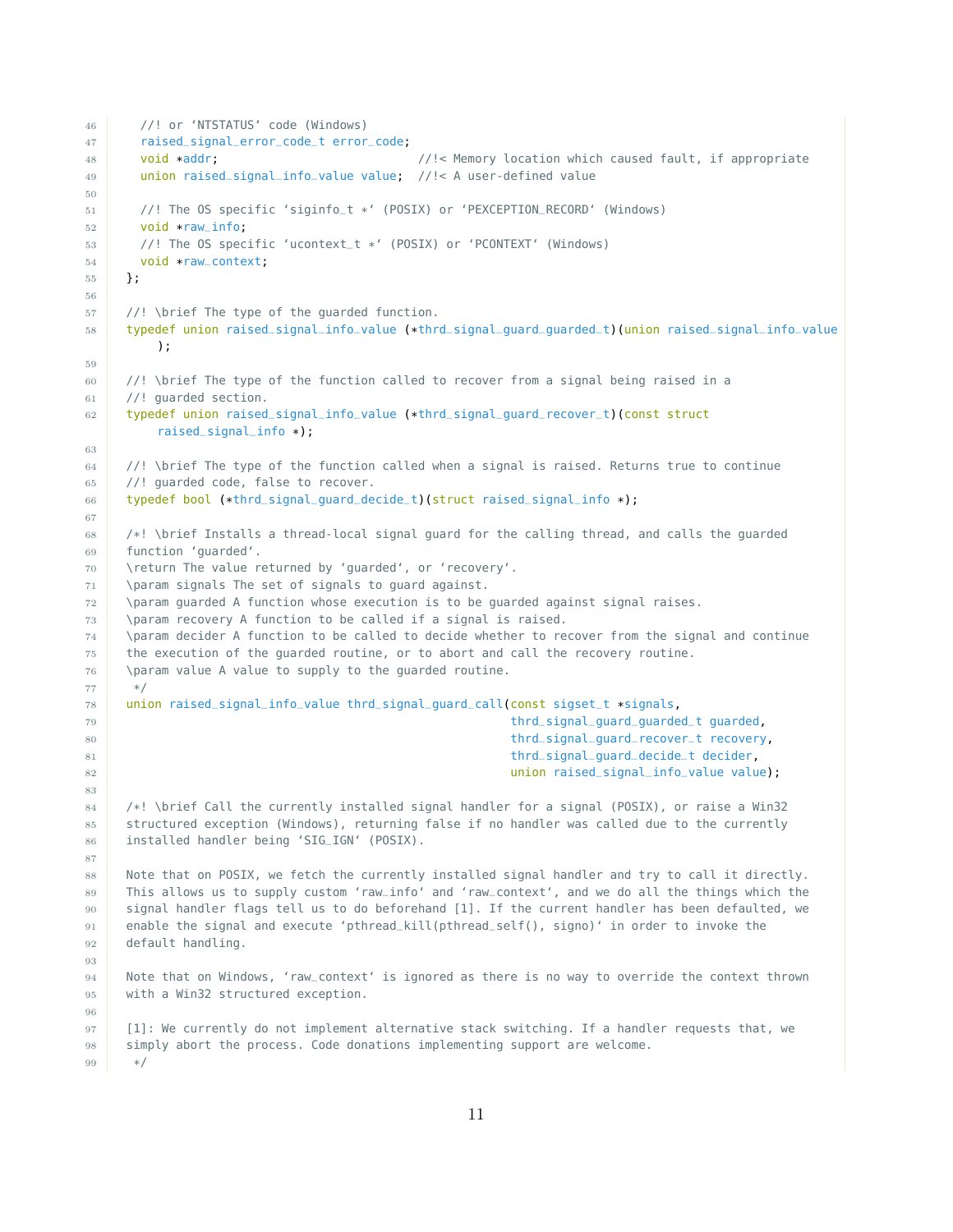**bool** thrd\_raise\_signal(int signo, void \*raw\_info, void \*raw\_context); /\*! \brief On platforms where it is necessary (POSIX), installs, and potentially enables, the global signal handlers for the signals specified by 'guarded'. Each signal installed is threadsafe reference counted, so this is safe to call from multiple threads or instantiate multiple times. On platforms with better than POSIX global signal support, this function does nothing. ## POSIX only Any existing global signal handlers are replaced with a filtering signal handler, which checks if the current kernel thread has installed a signal guard, and if so executes the guard. If no signal guard has been installed for the current kernel thread, global signal continuation handlers are executed. If none claims the signal, the previously 113 installed signal handler is called. After the new signal handlers have been installed, the guarded signals are globally enabled for all threads of execution. Be aware that the handlers are installed with 'SA\_NODEFER' 117 to avoid the need to perform an expensive syscall when a signal is handled. However this may also produce surprise e.g. infinite loops. 120 \warning This class is threadsafe with respect to other concurrent executions of itself, 121 but is NOT threadsafe with respect to other code modifying the global signal handlers. \*/ 123 void \*signal\_guard\_create(const sigset\_t \*guarded); /\*! \brief Uninstall a previously installed signal guard. \*/ 127 bool signal\_quard\_destroyl(void \*i); /\*! \brief Create a global signal continuation decider. Threadsafe with respect to other calls of this function, but not reentrant i.e. modifying the global signal continuation decider registry whilst inside a global signal continuation decider is racy. Called after 132 all thread local handling is exhausted. Note that what you can safely do in the decider function is extremely limited, only async signal safe functions may be called. \return An opaque pointer to the registered decider. 'NULL' if 'malloc' failed. 136 \param callfirst True if this decider should be called before any other. Otherwise 137 call order is in the order of addition. 138 \param decider A decider function, which must return 'true' if execution is to resume, 'false' if the next decider function should be called. \param value A user supplied value to set in the 'raised\_signal\_info' passed to the decider callback.  $142 \times /$  void \*signal\_guard\_decider\_create(const sigset\_t \*guarded, 144 bool callfirst, 145 thrd\_signal\_guard\_decide\_t decider, **union raised\_signal\_info\_value value);**  /\*! \brief Destroy a global signal continuation decider. Threadsafe with 149 respect to other calls of this function, but not reentrant i.e. do not call whilst inside a global signal continuation decider. 151 \return True if recognised and thus removed. \*/ bool signal\_guard\_decider\_destroy(void \*decider); 155 #if defined(\_\_cplusplus)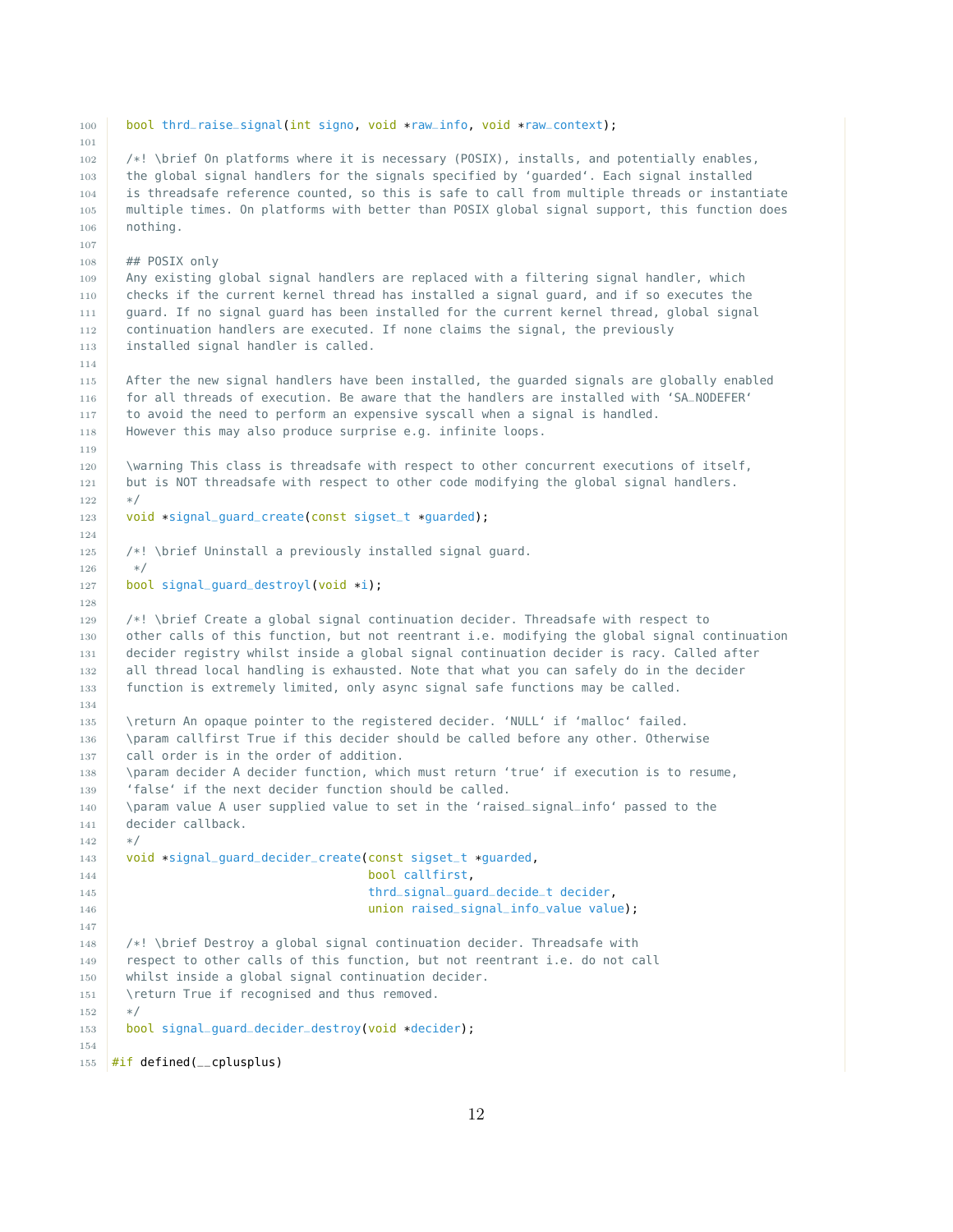```
156 }
157 #endif
```
#### <span id="page-12-0"></span>4.2 C++ API

The  $C++$  API reuses the structures from the C API, but reimplements the APIs to not dynamically allocate memory, and thus be fully deterministic for thread local signal guards:

```
1 /! \brief The signals which are supported
2 enum class signalc
3 {
4 none = 0,5
6 abort_process = SIGABRT, //!< The process is aborting ('SIGABRT')
7 undefined_memory_access = SIGBUS, //!< Attempt to access a memory location which can't exist
8 //!< ('SIGBUS')
9 illegal_instruction = SIGILL, //!< Execution of illegal instruction ('SIGILL')
10 interrupt = SIGINT, \frac{1}{15} //!< The process is interrupted ('SIGINT')
11 \vert broken_pipe = SIGPIPE, \vert//!< Reader on a pipe vanished ('SIGPIPE')
12 segmentation_fault = SIGSEGV, //!< Attempt to access a memory page whose permissions disallow
13 //!< ('SIGSEGV')
14 floating_point_error = SIGFPE, //!< Floating point error ('SIGFPE')
15
16 /* C++ handlers
17 On all the systems I examined, all signal numbers are \leq 30 in order to fit inside a sigset_t.
18 */
19 out_of_memory = 32, //!< A call to operator new failed, and a throw is about to occur
20 termination = 33, \frac{1}{2} //!< A call to std::terminate() was made
21
22 _max_value
23 };
24
25 //! \brief Bitfield for the signals which are supported
26 BITFIELD_BEGIN_T(signalc_set, uint64_t){
27 none = 0,
28
29 //! The process is aborting ('SIGABRT')
30 abort_process = (1ULL << static_cast<int>(signalc::abort_process)),
31 //! Attempt to access a memory location which can't exist ('SIGBUS')
32 undefined_memory_access = (1ULL << static_cast<int>(signalc::undefined_memory_access)),
33 //! Execution of illegal instruction ('SIGILL')
34 illegal_instruction = (1ULL << static_cast<int>(signalc::illegal_instruction)),
35 //! The process is interrupted ('SIGINT')
36 interrupt = (1ULL << static_cast<int>(signalc::interrupt)),
37 //! Reader on a pipe vanished ('SIGPIPE')
38 broken_pipe = (1ULL << static_cast<int>(signalc::broken_pipe)),
39 //! Attempt to access a memory page whose permissions disallow ('SIGSEGV')
40 segmentation_fault = (1ULL << static_cast<int>(signalc::segmentation_fault)),
41 //! Floating point error ('SIGFPE')
42 floating_point_error = (1ULL << static_cast<int>(signalc::floating_point_error)),
43
44 // C++ handlers
45 //! A call to operator new failed, and a throw is about to occur
46 out_of_memory = (1ULL << static_cast<int>(signalc::out_of_memory)),
```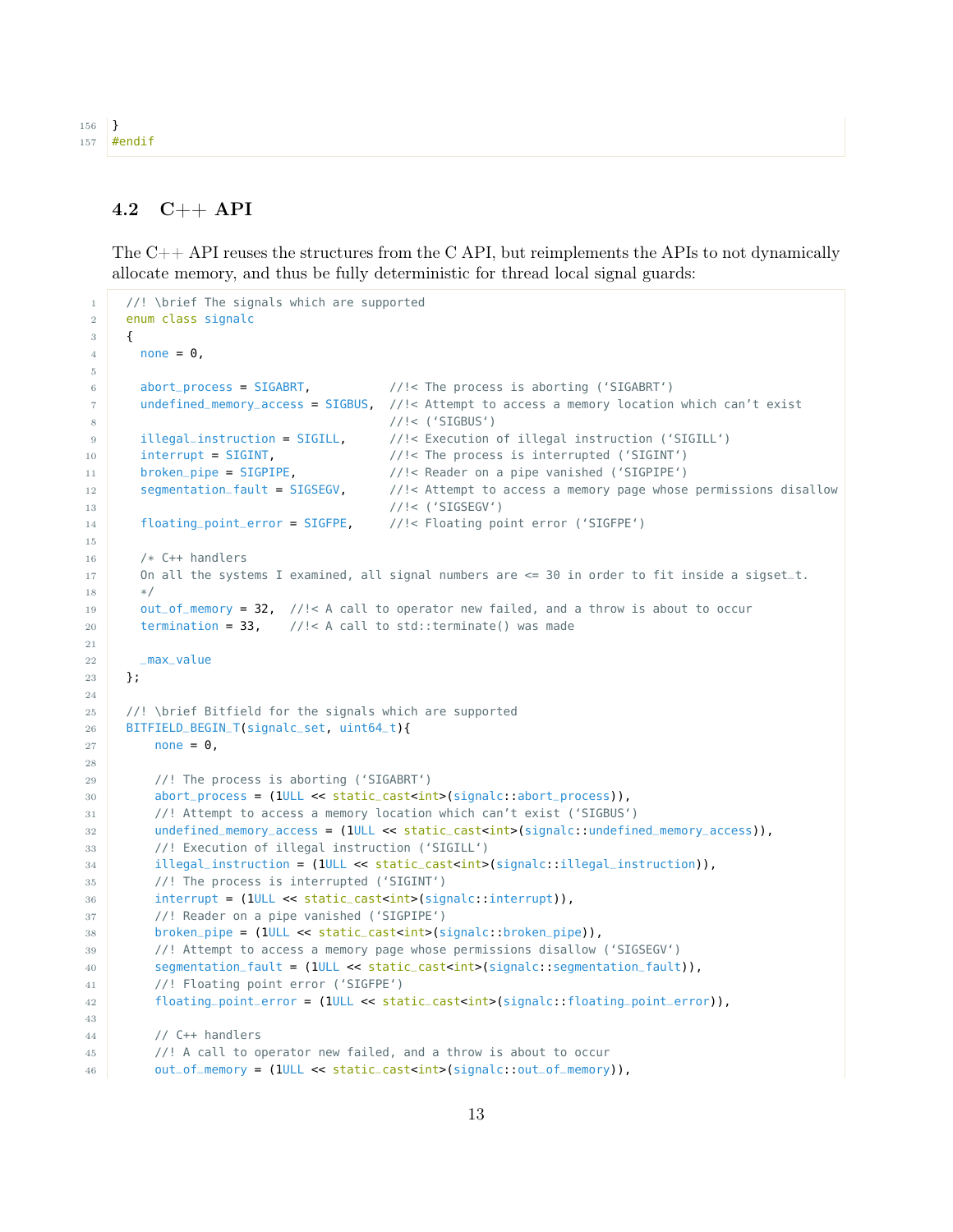```
47 //! A call to std::terminate() was made
48 termination = (1ULL << static_cast<int>(signalc::termination))
49 } BITFIELD_END(signalc_set)
50
51 /*! \brief On platforms where it is necessary (POSIX), installs, and potentially enables,
52 the global signal handlers for the signals specified by 'guarded'. Each signal installed
53 is threadsafe reference counted, so this is safe to call from multiple threads or instantiate
54 multiple times. It is also guaranteed safe to call from within static data init or deinit,
55 so a very common use case is simply to place an instance into global static data. This
56 ensures that dynamically loaded and unloaded shared objects compose signal guards appropriately.
57 On platforms with better than POSIX global signal support, this class does nothing.
58
59 ## POSIX only
60 Any existing global signal handlers are replaced with a filtering signal handler, which
61 checks if the current kernel thread has installed a signal guard, and if so executes the
62 guard. If no signal guard has been installed for the current kernel thread, global signal
63 continuation handlers are executed. If none claims the signal, the previously
64 installed signal handler is called.
65
66 After the new signal handlers have been installed, the guarded signals are globally enabled
67 for all threads of execution. Be aware that the handlers are installed with 'SA_NODEFER'
68 to avoid the need to perform an expensive syscall when a signal is handled.
69 However this may also produce surprise e.g. infinite loops.
70
71 \warning This class is threadsafe with respect to other concurrent executions of itself,
72 but is NOT threadsafe with respect to other code modifying the global signal handlers.
73 */
74 class signal_guard_install
75 {
76 public:
77 explicit signal_quard_install(signalc_set quarded);
78
79 \simsignal_quard_install();
80
81 signal_quard_install(const signal_quard_install \delta) = delete;
82
83 signal_guard_install(signal_guard_install \&0) noexcept;
84
85 signal_guard_install &operator=(const signal_guard_install &) = delete;
86
87 signal_guard_install &operator=(signal_guard_install &&o) noexcept;
88 };
89
90 /*! \brief Install a global signal continuation decider.
91
92 This is threadsafe with respect to concurrent instantiations of this type, but not reentrant
93 i.e. modifying the global signal continuation decider registry whilst inside a global signal
94 continuation decider is racy. Callable is called after
95 all thread local handling is exhausted. Note that what you can safely do in the decider
96 callable is extremely limited, only async signal safe functions may be called.
97
98 A 'signal_guard_install' is always instanced for every global decider.
99 */
100 template <class T>
101 class signal_guard_global_decider
102 {
```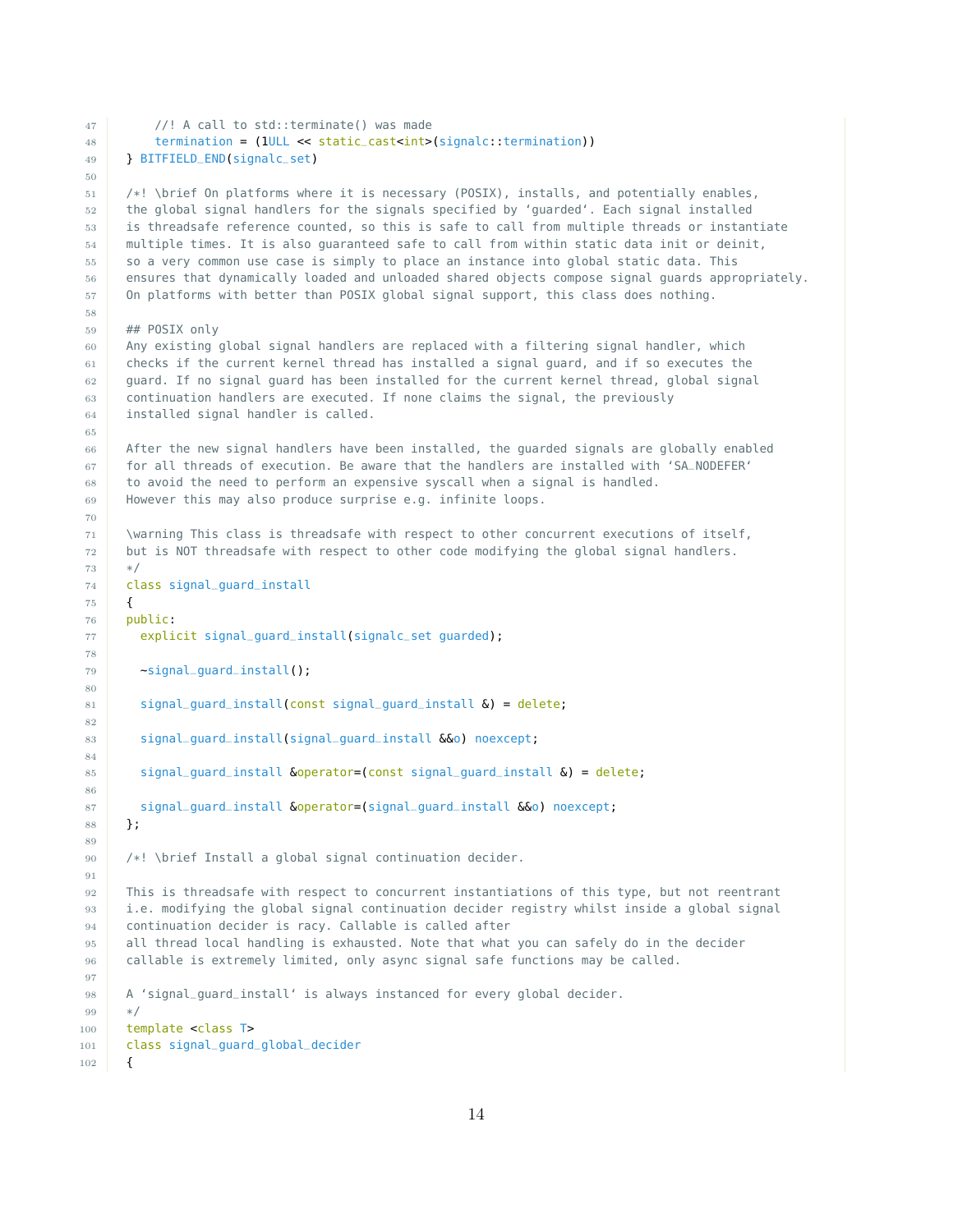```
103 public:
104 /*! \brief Constructs an instance.
105
106 \param guarded The signal set for which this decider ought to be called.
107 \param f A callable with prototype 'bool(raised_signal_info *)', which must return
108 'true' if execution is to resume, 'false' if the next decider function should be called.
109 \param callfirst True if this decider should be called before any other. Otherwise
110 call order is in the order of addition.
111 */
112 template<class U>
113 requires(std::is_constructible<T, U>::value
114 && requires { std::declval<U>()((raised_signal_info *) 0)); })
115 signal_quard_global_decider(signalc_set quarded, U &&f, bool callfirst);
116
117 -signal_quard_global_decider() = default;
118
119 signal_guard_global_decider(const signal_guard_global_decider &) = delete;
120
121 signal_guard_global_decider(signal_guard_global_decider &&o) noexcept = default;
122
123 signal_guard_global_decider &operator=(const signal_guard_global_decider &) = delete;
124
125 signal_guard_global_decider &operator=(signal_guard_global_decider &&o) noexcept;
126 };
127
128
129 /*! \brief Call the currently installed signal handler for a signal (POSIX), or raise a Win32
130 structured exception (Windows), returning false if no handler was called due to the currently
131 installed handler being 'SIG_IGN' (POSIX).
132
133 Note that on POSIX, we fetch the currently installed signal handler and try to call it directly.
134 This allows us to supply custom 'raw_info' and 'raw_context', and we do all the things which the
135 signal handler flags tell us to do beforehand [1]. If the current handler has been defaulted, we
136 enable the signal and execute 'pthread_kill(pthread_self(), signo)' in order to invoke the
137 default handling.
138
139 Note that on Windows, 'raw_context' is ignored as there is no way to override the context thrown
140 with a Win32 structured exception.
141
142 [1]: We currently do not implement alternative stack switching. If a handler requests that, we
143 simply abort the process. Code donations implementing support are welcome.
144 */
145 bool thrd_raise_signal(signalc signo, void *raw_info = nullptr, void *raw_context = nullptr);
146
147
148 //! \brief Thrown by the default signal handler to abort the current operation
149 class signal_raised : public std::exception
150 {
151 public:
152 //! Constructor
153 signal_raised(signalc code);
154
155 virtual const char *what() const noexcept override;
156 };
157
158 /*! Call a callable 'f' with signals 'guarded' protected for this thread only, returning whatever
```

```
15
```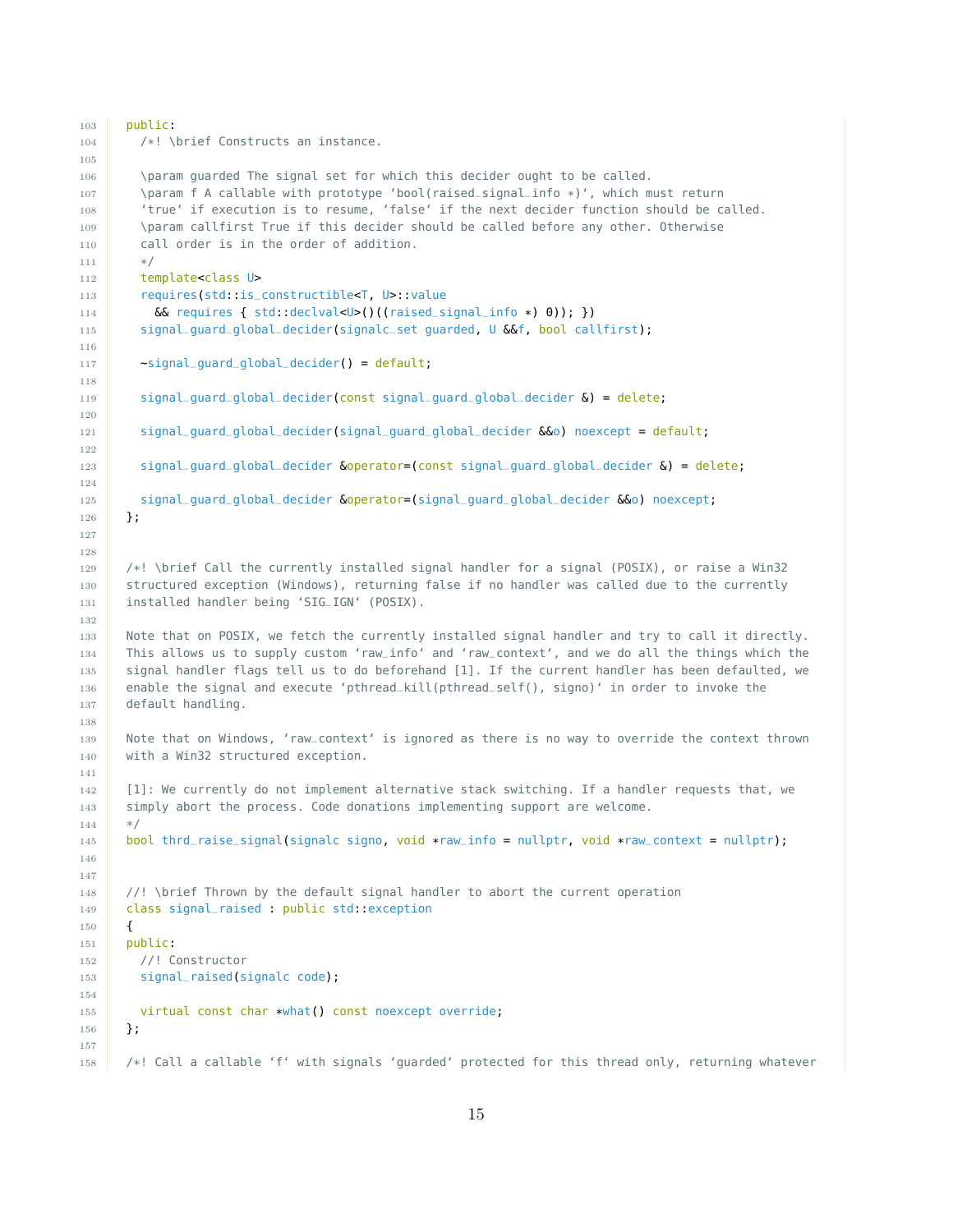```
159 'f' or 'h' returns.
160
161 Firstly, how to restore execution to this context is saved, and 'f(Args...)' is executed, returning
162 whatever 'f(Args...)' returns if 'f' completes execution successfully. This is usually inlined code
163 so it will be quite fast. No memory allocation is performed if a 'signal_guard_install' for the
164 guarded signal set is already instanced. Approximate best case overhead:
165
166 - Linux: 28 CPU cycles (Intel CPU), 53 CPU cycles (AMD CPU)
167 - Windows: 36 CPU cycles (Intel CPU), 68 CPU cycles (AMD CPU)
168
169 If during the execution of 'f', any one of the signals 'guarded' is raised:
170
171 1. 'c', which must have the prototype 'bool(raised_signal_info *)', is called with the signal which
172 | was raised. You can fix the cause of the signal and return 'true' to continue execution, or else
173 return 'false' to halt execution. Note that the variety of code you can call in 'c' is extremely
174 limited, the same restrictions as for signal handlers apply.
175
176 2. If 'c' returned 'false', the execution of 'f' is halted **immediately** without stack unwind, the
177 thread is returned to the state just before the calling of 'f', and the callable 'g' is called with
178 the specific signal which occurred. 'q' must have the prototype 'R(const raised_signal_info *)'
179 where 'R' is the return type of 'f'. 'g' is called with this signal guard removed, though a signal
180 guard higher in the call chain may instead be active.
181
182 Obviously all state which 'f' may have been in the process of doing will be thrown away, in
183 particular any stack allocated variables not marked 'volatile' will have unspecified values. You
184 should therefore make sure that 'f' never causes side effects, including the interruption in the
185 middle of some operation, which cannot be fixed by the calling of 'h'. The default 'h' simply throws
186 a 'signal_raised' C++ exception.
187
188 \note Note that on POSIX, if a 'signal_guard_install' is not already instanced for the guarded set,
189 one is temporarily installed, which is not quick. You are therefore very strongly recommended, when
190 on POSIX, to call this function with a 'signal_guard_install' already installed for all the signals
191 you will ever guard. 'signal_guard_install' is guaranteed to be composable and be safe to use within
192 static data init, so a common use pattern is simply to place a guard install into your static data
193 init.
194 */
195 template<class F, class H, class C, class... Args>
196 requires(requires { std::declval<F>()(std::declval<Args>()...) }
197 && std::is_constructible<decltype(std::declval<F>()(std::declval<Args>()...)), decltype(std::
           declval<H>()(std::declval<const raised_signal_info *>()))>::value
198 6& std::is_constructible<bool, decltype(std::declval<C>()(std::declval<raised_signal_info *>()))
           >::value)
199 inline decltype(std::declval<F>()(std::declval<Args>()...)) signal_guard(signalc_set guarded,
200 F \&f, \&f, \&f, \&201 H &&h,
202 C \&c, \&c, \&c203 \overline{ \text{Arg } \text{66}}... args);
204
205 //! \overload Defaults H to throwing an exception of 'signal_raised'
206 template <class F, class... Args>
207 requires(requires { std::declval<F>()(std::declval<Args>()...) })
208 inline decltype(std::declval<F>()(std::declval<Args>()...)) signal_guard(signalc_set guarded,
209 F \delta\delta f,
210 Args &&... args);
211
212 //! \overload Defaults C to aborting execution of the guarded section, and beginning cleanup
```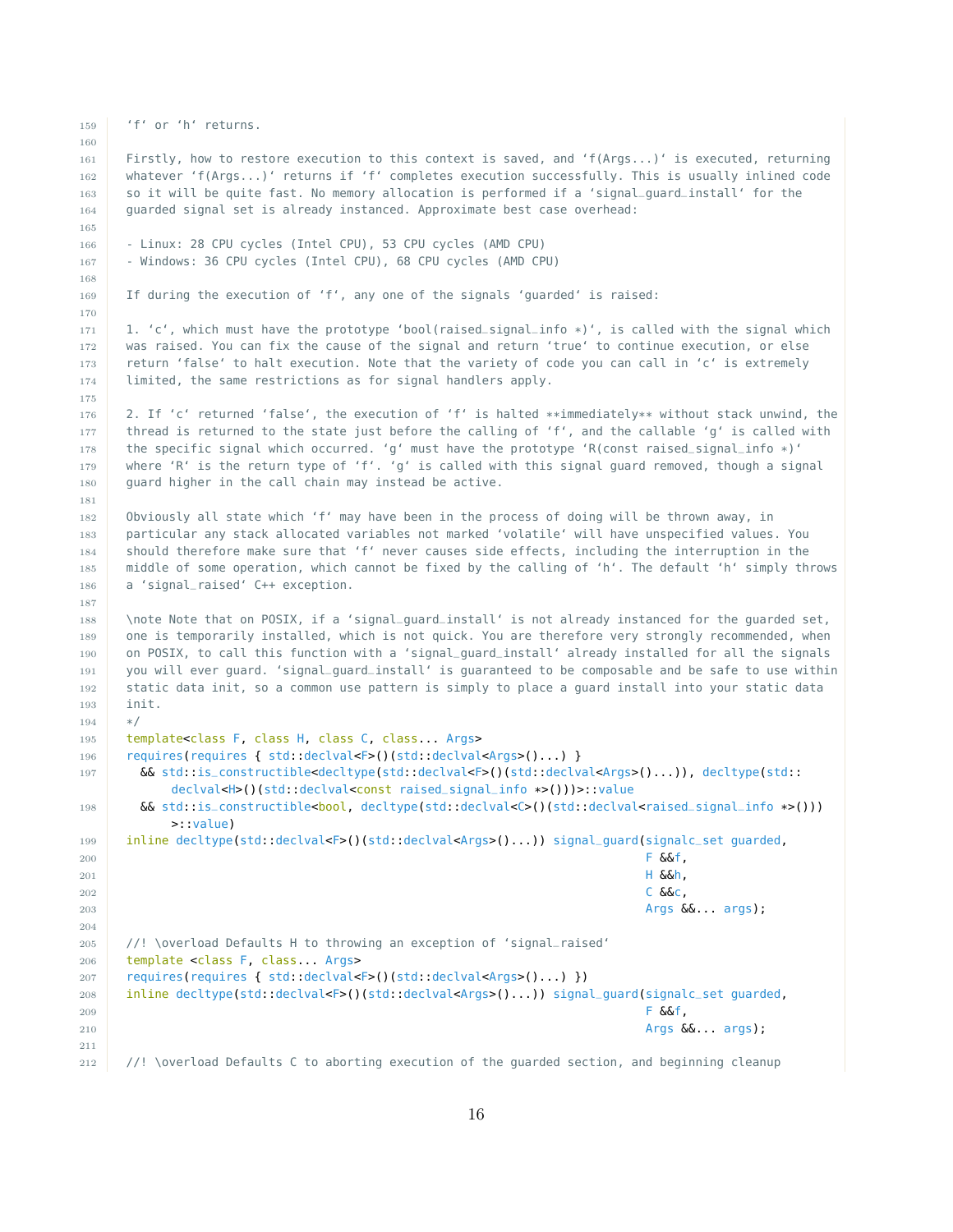```
213 template<class F, class H, class... Args>
214 requires(requires { std::declval<F>()(std::declval<Args>()...) }
215 && std::is_constructible<decltype(std::declval<F>()(std::declval<Args>()...)), decltype(std::
            declval<H>()(std::declval<const raised_signal_info *>()))>::value)
216 inline auto signal_guard(signalc_set guarded, F &&f, H &&h);
```
### <span id="page-16-0"></span>5 Design decisions, guidelines and rationale

Readers may be surprised to learn that the development of this paper began before all but one of my preceding WG21 papers. It has taken quite a few years to lay the groundwork with the four major stakeholders in signal handling (POSIX, WG14, WG21 and Microsoft) to ensure there would be no immediate vetos. Also, there were multiple rounds of feedback from all four parties regarding design and implementation, which resulted in a large design refactor of the reference implementation. The refactored design then needed at least a year of empirical testing in production before it could be presented here.

#### <span id="page-16-1"></span>5.1 Function taking callable design

It was obvious that attempting to standardise an extension to try...catch along the lines of MSVC's \_\_try and \_\_except extensions implementing thread local signal handling was a nonstarter. A lesson was also taken from other attempts in the past to include signals into  $C_{++}$ try...catch, which foundered on the severe impact on codegen and optimisation if the compiler must handle unanticipated interruption. It was felt that a better approach would be permitting the compiler to optimise aggressively, and instead allow the programmer to annotate which writes of program state must be well defined to read after signal raise. The compiler can then pessimise only the annotated writes to that state, and nothing else.

The idea of a conventional function taking a guarded callable seemed reasonable, and it had the advantage of working well with Windows' structured exception handling. Making most of it inlinedefined in a header file reduced the runtime overhead down to dozens of CPU cycles, which then made it sufficiently low overhead that it could reasonably guard a single pointer dereference, which was a key objective of this proposed design.

#### <span id="page-16-2"></span>5.2 Separate handler install step

For those who have ever had the misfortune of working with them from library code, installing POSIX signals have many problems:

- 1. Their handlers are installed globally for a process, which creates problems for third party library code.
- 2. There is only the 'current' signal handler for a signal, which means that 'filtering' signal handlers need to check whether the signal's cause applies to the specific cases they were installed for, and then call the previously installed signal handler.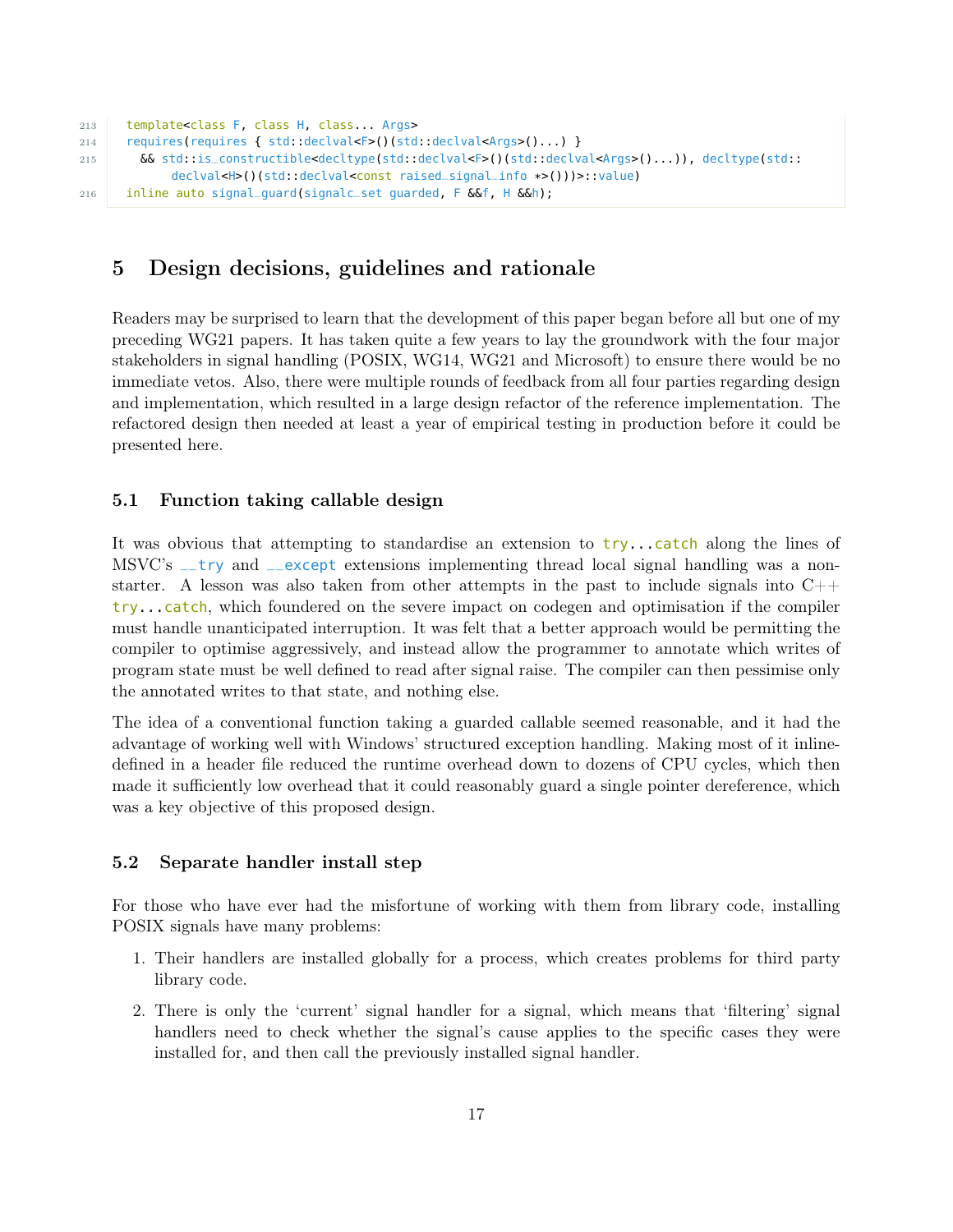- 3. If you install a handler, and then some other code then installs another handler, there is no way to remove your handler because it is now managed by whomever replaced your handler. This makes infeasible installing and removing POSIX signal handlers in dynamically loaded and unloaded shared libraries.
- 4. Installation and removal of signal handlers is not thread safe.
- 5. Each thread has a signal mask, which determines which signals can be delivered to it. This means that some signals get delivered to any random thread for which its bit is enabled in that thread's signal mask, which is unhelpful.

For those who have ever used structured exception handling on Microsoft Windows, you will instantly agree that their stackable per-thread approach is the correct way to implement signals. Not what POSIX does.

Implicit in the design presented above for standardisation is effectively stackable per-thread signal handling i.e. what Microsoft Windows does, and indeed on Microsoft Windows, one implements this facility using a trivially simple structured exception handling implementation, as the system already implements everything for us.

On generic POSIX, however – and for the std::set\_terminate() and std::set\_new\_handler() support on all platforms – one must emulate stackable per-thread signal handling using the global handlers. On generic POSIX, without using platform-specific extensions, this can be done by replacing the global signal handlers with ones which:

- 1. Check if a signal\_guard instance for the specific unanticipated failure is present for the calling thread.
- 2. If so, invokes the guard.
- 3. If not, calls the previously installed global handler.

This implies that a thread local stack is kept of currently applicable signal\_guard instances on POSIX, and for the terminate and new global handlers on Windows as well.

Because of this non-trivial setup overhead on POSIX, and the problem of race conditions if you modify the signal handlers outside of program bootstrap, we separate out global handler installation into the signal\_guard\_install class. It would be expected that  $C++$  programs would instance that class somewhere in their static init or their main(), however third party libraries can also instance that class in their static  $\text{init}^2$  $\text{init}^2$ , as it is the combined set of signalc\_set from all the signal\_guard\_install class instances which is actually used.

In other words, it is safe in the proposed design to instance as many signal\_guard\_install objects as you want, and to destruct them in any order. However be aware that on POSIX the final signal\_guard\_install instance destruction for a given signal must abort the process if third party code has replaced the handler we installed with another one, as it is not possible to safely deinstall our handler.

<span id="page-17-0"></span><sup>&</sup>lt;sup>2</sup>Conveniently, all the major dynamic shared library implementations take a global mutex during static init, thus ensuring that only one dynamic shared library can be in the process of being loaded, or unloaded, at any one time.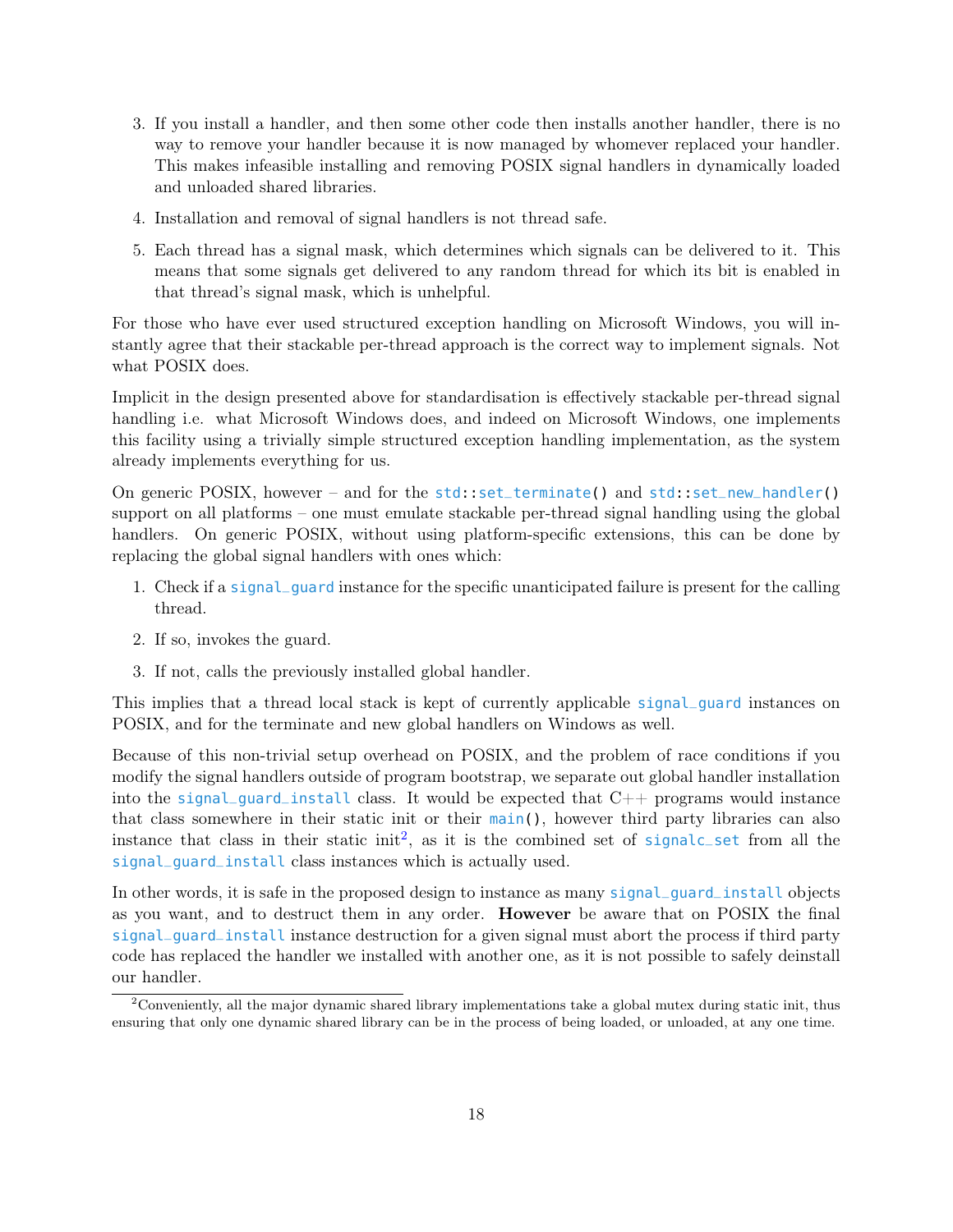(Aside: One would hope that if this proposal is standardised, POSIX implementations would internally implement a less broken solution to signal handling, and have this  $C++$  support use that internal implementation instead of the POSIX standard semantics)

#### <span id="page-18-0"></span>5.3 Enabling global signal delivery

If the proposed facility is implemented only using existing POSIX facilities, then signal\_guard\_install globally enables the installed signals for all threads in the process.

Enabling signal delivery for all threads means that the global signal handlers are called from all threads. Obviously, our global signal handler implementation passes on the signal if it cannot find a signal guard instance for the calling thread, however because we are installing a global, filtering signal handler which is active for all threads, we must specify SA\_NODEFER for the global handler i.e. don't disable the signal during signal handling. This is necessary to avoid deadlock, however the corollary is that if the handler itself causes a signal, it'll loop into itself forever, without termination.

Again, if this proposal were standardised, I would like to hope that POSIX implementations would take the opportunity to substantially refactor how signals are implemented by their C runtime support. I would strongly suggest replicating how Windows implements this, where there are both globally installable AND stackable, per-thread, handlers, with the ability to deinstall a globally installed handler without being the last piece of code to install a handler. The POSIX signal API would then be a subset API for the true, internal, implementation. For more information, see <https://docs.microsoft.com/en-gb/windows/desktop/Debug/vectored-exception-handling>.

#### <span id="page-18-1"></span>5.4 Use of **longjmp()** to recover from signals

Calling longjmp() is legal from signal handlers on POSIX, so that is not a concern. All compilers targeting POSIX therefore generate working code.

Whether it is legal to call longjmp() from a Win32 structured exception filter routine is however an open question. About a year ago, I asked Billy O'Neal to connect me up with the relevant people at Microsoft to find out an answer. A discussion by email resulted which lasted more than a week, as people thought through all the reasons why it might not be safe.

The conclusion of that discussion is that it is currently believed that the current MSVC compiler is probably fine with calling longjmp() from a Win32 structured exception filter invoked at any pointer within the assembler generated, though it should be stressed that no testing has been performed, and that this is an expert opinion without evidence only. Future MSVC compilers may generate code sequences which are not safe to call longjmp() from within, especially as they improve its optimiser. I argued at the time that if GCC and clang manage fine with this, then surely so can MSVC? However as not a compiler implementer, I am not well placed to say with confidence. WG21 feedback is welcome.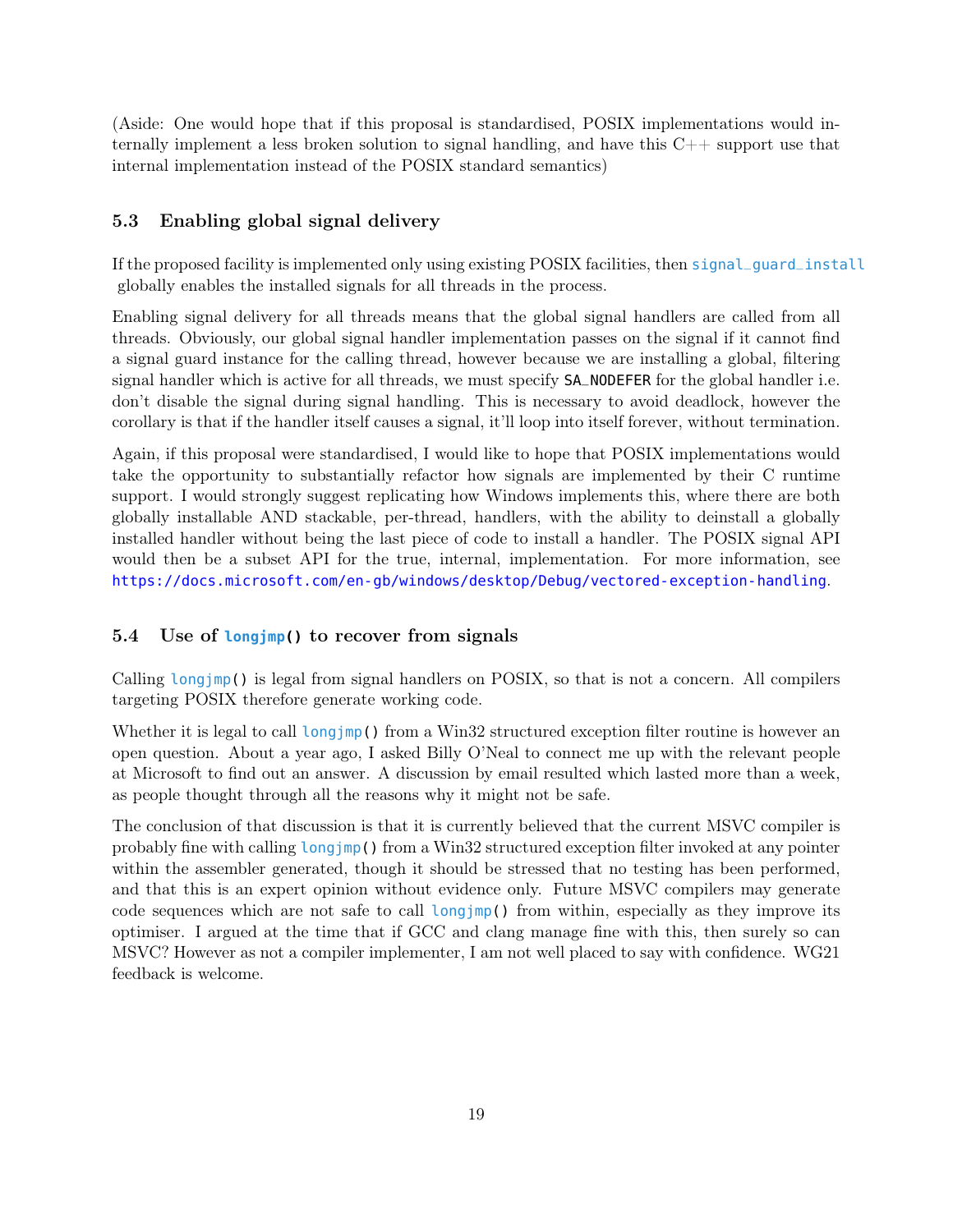#### <span id="page-19-0"></span>5.5 Async signal safe functions on Microsoft Windows

If the committee were to adopt this proposal, the POSIX implementations would have quite a bit of work to improve their signal implementations. This is highly worth doing in any case, but the implementation effort for them is obviously non-trivial.

One would have thought that the impact on Microsoft Windows would be minor given that they have already implemented most of it. However, interestingly there is no internal list of async signal safe functions on Microsoft Windows, and no requirements nor guarantees are made regarding signal safety by any of the teams responsible for those APIs. Many of the Win32 functions are NOT async signal safe, as the userspace portion of their implementation does async signal unsafe things, like take locks, or dynamically allocate or free memory.

So whilst Microsoft would have little code to write in order to implement this proposal, they would have a lot of work to build a list of async signal safe functions, publish it as part of their documentation, and then stick to those guarantees in perpetuity. This is non-trivial implementation effort of a different kind, but significant nonetheless.

### <span id="page-19-1"></span>6 Frequently Asked Questions

#### <span id="page-19-2"></span>6.1 Why add extra signals to those currently standardised in **<csignal>**?

<csignal> already defines the Process abort, Illegal instruction, Process interruption, Segmentation fault, and Floating point error signals. To those, this proposal adds:

1. Undefined memory access (SIGBUS)

Why? Segmentation faults occur when a program tries to access memory whose permissions do not permit that access. Bus errors occur when a program tries to access memory in a way which is not possible e.g. reading or writing an aligned object not at its proper alignment, or an address range for which there are literally no lines in the address bus in the hardware. This is subtly different to SIGSEGV, and I think it worth standardising support for it, especially now that 64-bit addressed systems have become so prevalent (and these often only have 48 address lines in hardware).

2. Broken pipe (SIGPIPE)

Why? Making use of third party library code may require you to enable delivery of SIGPIPE, because said third party library code does not implement support for EPIPE, leaving you with zero alternative but to use SIGPIPE. This has happened to this author enough times in his career that I think it worth adding to the standard, especially given that SIGPIPE has been in POSIX for nearly forever.

It should be stressed that Broken pipe can be permitted to be meaningless on any particular implementation of  $C_{++}$ . It is more a case of 'if your platform might send a Broken Pipe unanticipated interruption, you can use this to recover from it'.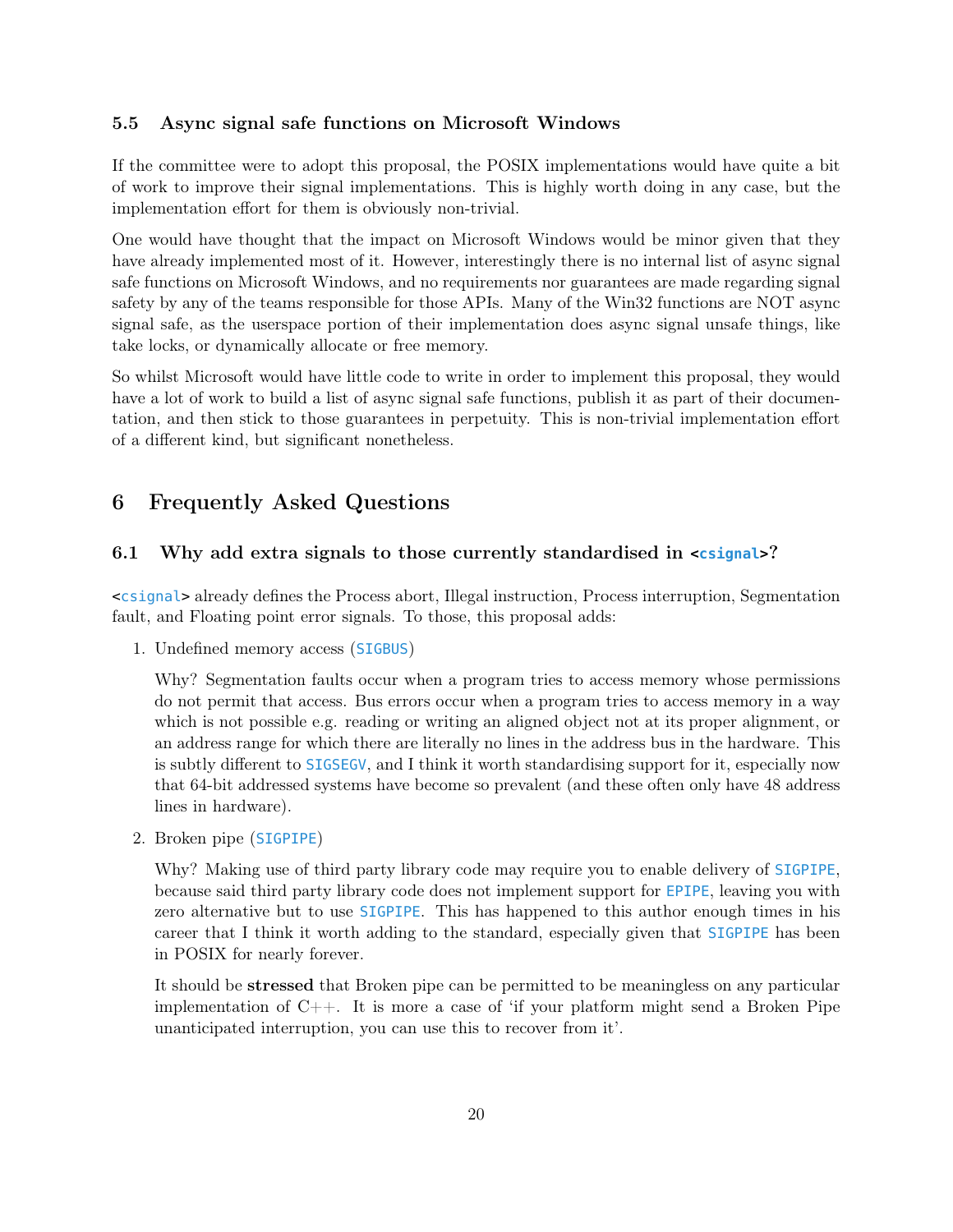This proposal does **not** propose standardising into  $C++$  these signals currently standardised by POSIX.2017:

| $\bullet$ SIGALRM | $\bullet$ SIGQUIT | $\bullet$ SIGUSR1 | $\bullet$ SIGTRAP   |
|-------------------|-------------------|-------------------|---------------------|
| $\bullet$ SIGCHLD | $\bullet$ SIGSTOP | $\bullet$ SIGUSR2 | $\bullet$ SIGURG    |
| $\bullet$ SIGCONT | $\bullet$ SIGTSTP | $\bullet$ SIGPOLL | $\bullet$ SIGVTALRM |
| $\bullet$ SIGHUP  | $\bullet$ SIGTTIN | $\bullet$ SIGPROF | $\bullet$ SIGXCPU   |
| $\bullet$ SIGKILL | $\bullet$ SIGTTOU | $\bullet$ SIGSYS  | $\bullet$ SIGXFSZ   |
|                   |                   |                   |                     |

As mentioned earlier, I feel that these signals have poor portability across non-POSIX implementations, or are not worth standardising now. They can always be standardised later, if the need arises.

#### <span id="page-20-0"></span>6.2 What is the interaction with the existing library facility **<csignal>**?

On POSIX only, signal guard could be implemented using <csignal>, apart from the additional signals described above, which are implemented by POSIX in any case. It is highly unlikely, however, that anyone would actually do so when POSIX's sigaction() is far superior to signal().

On non-POSIX, I would find it extremely unlikely that anybody would use <csignal> to implement this facility as, in this author's experience, <csignal> implementations have a very low quality of implementation on non-POSIX platforms. To my knowledge, every non-toy non-POSIX system has a proprietary mechanism by which the proposed signal\_guard function could be completely implemented to a high degree of quality.

### <span id="page-20-1"></span>7 Acknowledgements

I appreciate that adopting this proposal means an awful lot of work for the committee, and the implementers. It may seem to many that the work involved is not worth the gains, and perhaps this is the case.

I would say however that there was surprising warmth to this proposal from all parties I contacted over the past three years. Everybody is in agreement that current POSIX signals sucks very badly indeed. There was a lot of willingness to go the extra mile if it would help fix POSIX signals. Many people gave freely of their time and sending my approaches through their web of connections to help bring this paper to formal consideration by standards bodies, and I cannot thank you all enough.

I must apologise now for not keeping track of all those who have contributed meaningfully to this paper, either directly, or by connecting me with the people responsible in the various orgs for signal handling. All I can say is that it was one of the first WG21 papers I started, and my paper writing process wasn't as mature as it is now. Because to mention the individuals that I do remember by name would do a disservice to those whose names don't come easily to searches of my email, I have